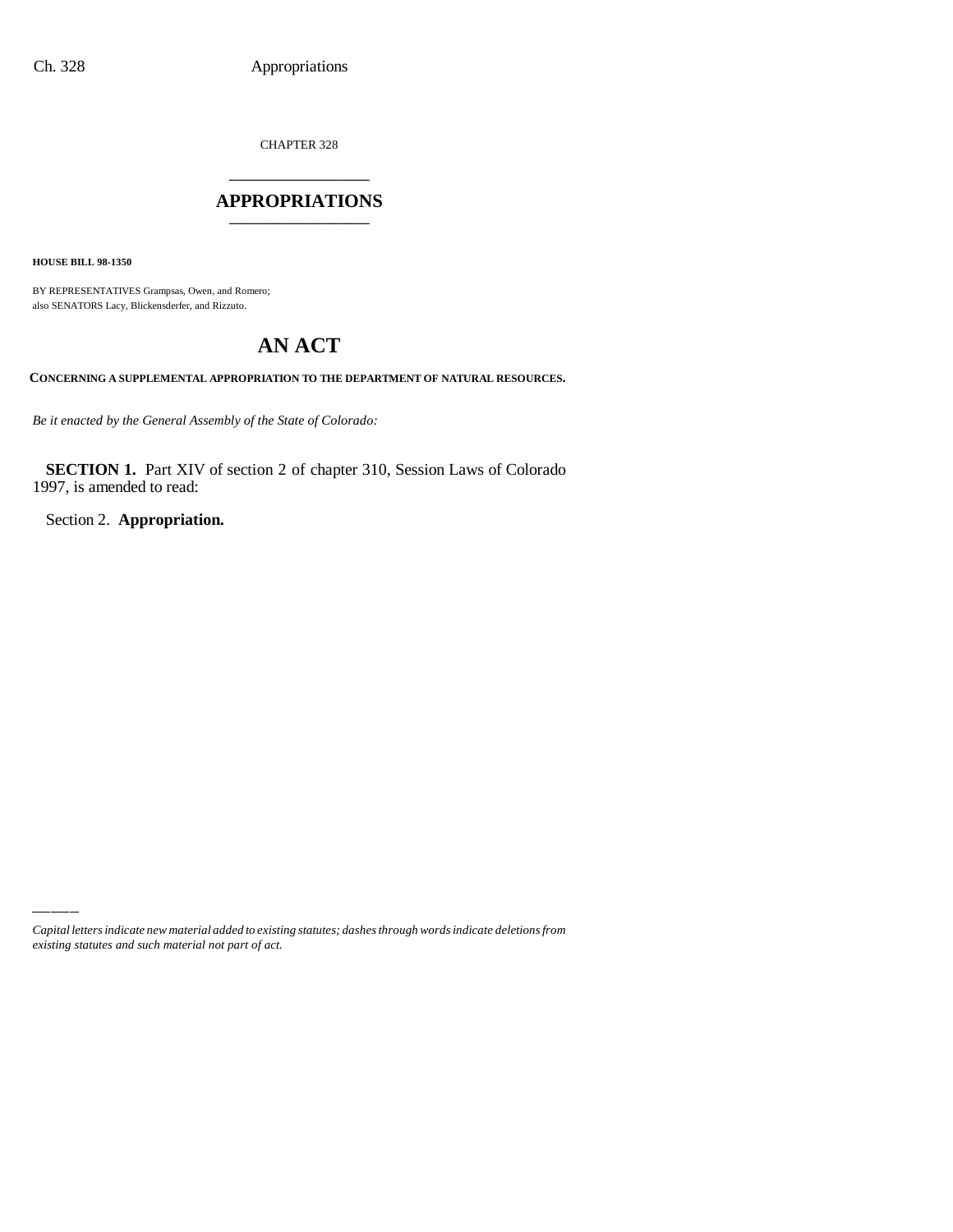|                                 |                   |              | APPROPRIATION FROM                     |                |                          |                        |                |
|---------------------------------|-------------------|--------------|----------------------------------------|----------------|--------------------------|------------------------|----------------|
|                                 |                   |              |                                        | <b>GENERAL</b> |                          | <b>CASH</b>            |                |
|                                 | <b>ITEM &amp;</b> |              | <b>GENERAL</b>                         | <b>FUND</b>    | <b>CASH</b>              | <b>FUNDS</b>           | <b>FEDERAL</b> |
|                                 | <b>SUBTOTAL</b>   | <b>TOTAL</b> | <b>FUND</b>                            | <b>EXEMPT</b>  | <b>FUNDS</b>             | <b>EXEMPT</b>          | <b>FUNDS</b>   |
|                                 | \$<br>\$          |              | \$                                     | \$             | \$                       | \$                     | \$             |
|                                 |                   |              | <b>PART XIV</b>                        |                |                          |                        |                |
|                                 |                   |              | <b>DEPARTMENT OF NATURAL RESOURCES</b> |                |                          |                        |                |
| (1) EXECUTIVE DIRECTOR'S OFFICE |                   |              |                                        |                |                          |                        |                |
| (A) Administration              |                   |              |                                        |                |                          |                        |                |
| <b>Personal Services</b>        | 2,484,274         |              |                                        |                |                          | $2,484,274(T)^{a}$     |                |
|                                 |                   |              |                                        |                |                          | $(43.6$ FTE)           |                |
| Health, Life, and Dental        | 2,811,622         |              | 1,033,930                              |                | $1,442,372$ <sup>b</sup> | $241.956$ c            | 93,364         |
| Short-term Disability           | 105,538           |              | 39,980                                 |                | 54,307 <sup>b</sup>      | $9,235$ $\degree$      | 2,016          |
| Salary Survey,                  |                   |              |                                        |                |                          |                        |                |
| Anniversary Increases, and      |                   |              |                                        |                |                          |                        |                |
| Shift Differential              | 1,863,520         |              | 890,475                                |                | 501,346                  | 150,642                | 321,057        |
| Workers' Compensation           | 1,010,370         |              | 238,763                                |                | 729,167                  | 27,780 °               | 14,660         |
| <b>Operating Expenses</b>       | 1,400,524         |              | 139,877                                |                | $1,085,933$ <sup>b</sup> | $169,050$ c            | 5,664          |
| Legal Services for 33,870       |                   |              |                                        |                |                          |                        |                |
| 35,220 hours                    | 1,625,723         |              | 891,533                                |                | 413,498 <sup>b</sup>     | $249.336$ <sup>e</sup> | 71,356         |
|                                 | 1,690,523         |              |                                        |                | 439,418 $^{\rm b}$       | 288,216°               |                |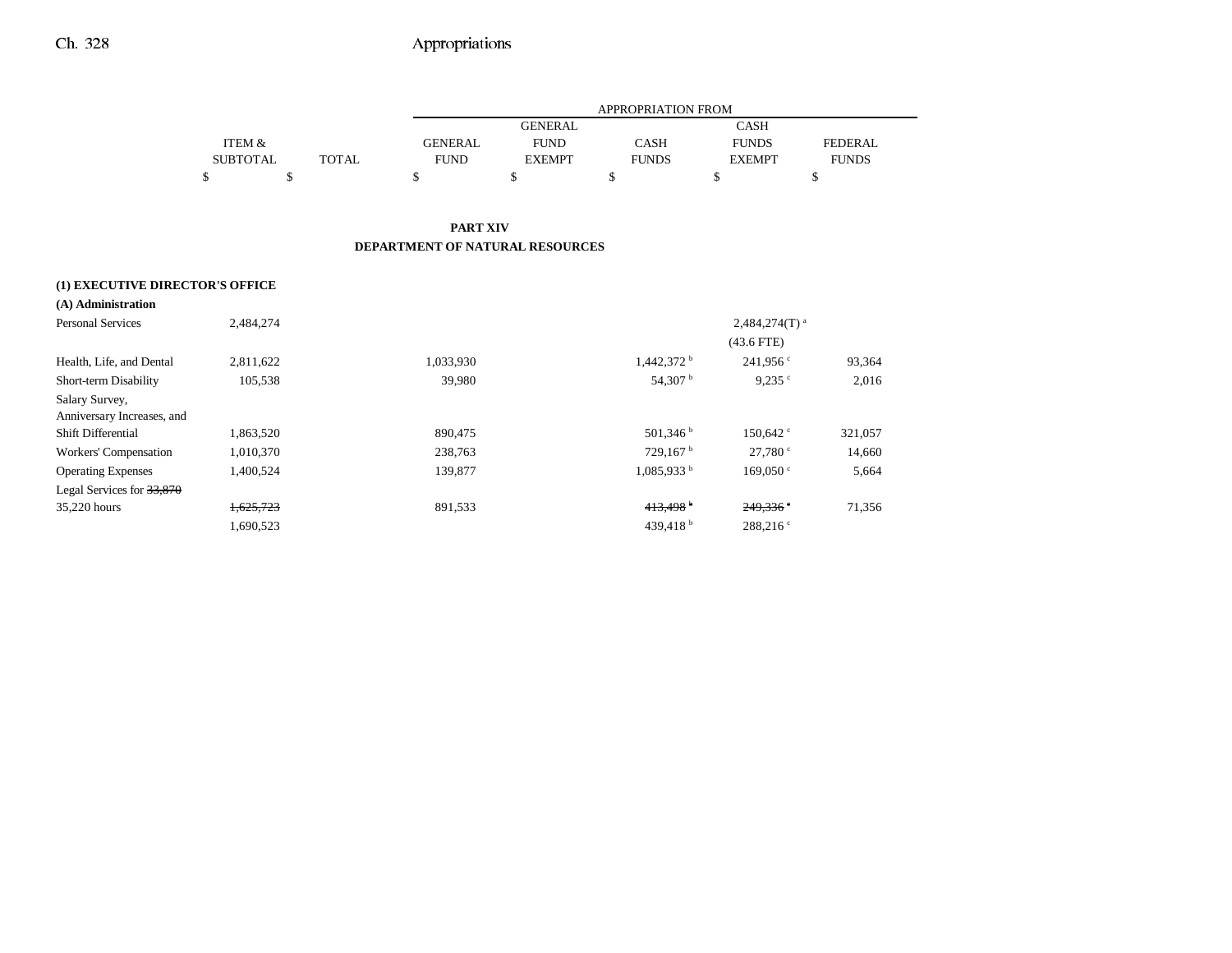# Payment to Risk<br>Management and P

| Management and Property |            |         |                        |                  |        |
|-------------------------|------------|---------|------------------------|------------------|--------|
| Funds                   | 515,202    | 203,461 | $273,487$ <sup>b</sup> | 30,685 $\degree$ | 7,569  |
| Vehicle Lease           |            |         |                        |                  |        |
| Payments                | 2,001,902  | 990,579 | 929,474 <sup>b</sup>   | $22,267$ °       | 59,582 |
| <b>Leased Space</b>     | 473,750    | 310,341 | $142,213$ <sup>b</sup> | 14,824 $\degree$ | 6,372  |
|                         | 494,748    | 331,339 |                        |                  |        |
| Capitol Complex Leased  |            |         |                        |                  |        |
| Space                   | 580,089    | 284,837 | 61,116                 | 166,968          | 67,168 |
|                         | 586,730    | 286,861 | 61,990 $^{\rm b}$      | $168, 103$ c     | 69,776 |
|                         | 14,872,514 |         |                        |                  |        |
|                         | 14,964,953 |         |                        |                  |        |

<sup>a</sup> This amount shall be from statewide and departmental indirect cost recoveries.

<sup>b</sup> Of these amounts, \$155,639 \$181,559 shall be from the Land Board Administration Fund and \$5,477,274 \$5,478,148 shall be from various sources of cash. <sup>c</sup> Of these amounts, \$232,348 \$271,228 shall be from the Land Board Administration Fund and is derived from property sales, \$295,256 \$296,391 shall be from various sources of exempt cash, and \$555,139(T) shall be from statewide and departmental indirect cost recoveries.

| (B) Information Technology Services       |           |        |                        |                         |        |
|-------------------------------------------|-----------|--------|------------------------|-------------------------|--------|
| <b>Personal Services</b>                  | 914.238   |        |                        | 914,238(T) <sup>a</sup> |        |
|                                           |           |        |                        | $(15.0$ FTE)            |        |
| <b>Operating Expenses</b>                 | 19,505    |        |                        | $19,505(T)^{a}$         |        |
| Purchase of Services from                 |           |        |                        |                         |        |
| Computer Center                           | 155.709   | 12.000 | 59.592 $^{\rm b}$      | $84.117$ c              |        |
| <b>Information Technology</b>             |           |        |                        |                         |        |
| Services Maintenance                      | 439,477   | 72,178 | 105.863 <sup>b</sup>   | $235.232$ °             | 26,204 |
| Technology Initiative <sup>131, 132</sup> | 1,064,410 |        | $827.264$ <sup>d</sup> | $237,146$ <sup>e</sup>  |        |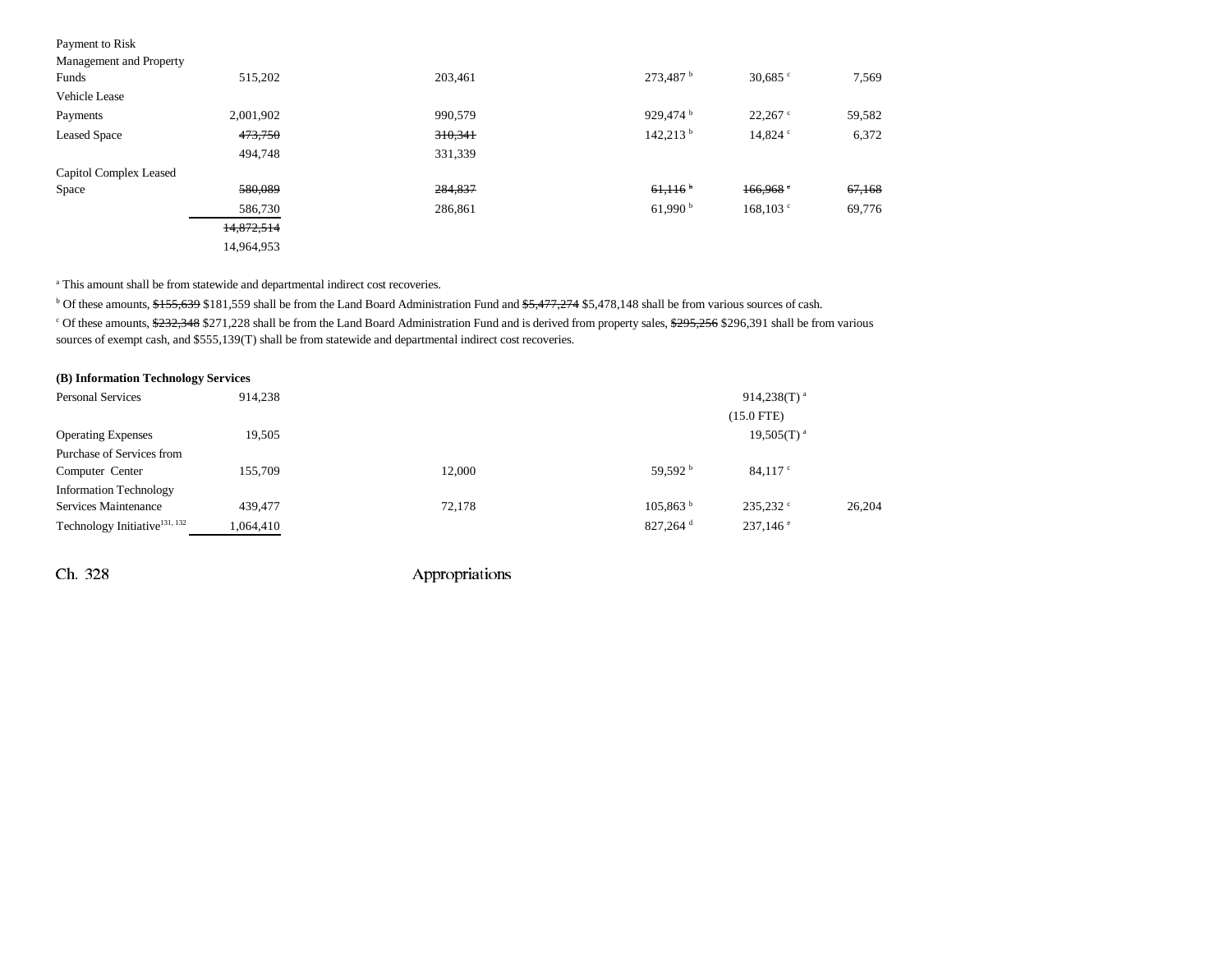|                 |       |             | APPROPRIATION FROM |              |               |              |  |  |  |
|-----------------|-------|-------------|--------------------|--------------|---------------|--------------|--|--|--|
|                 |       |             | <b>GENERAL</b>     |              | CASH          |              |  |  |  |
| ITEM &          |       | GENERAL     | <b>FUND</b>        | CASH         | <b>FUNDS</b>  | FEDERAL      |  |  |  |
| <b>SUBTOTAL</b> | TOTAL | <b>FUND</b> | <b>EXEMPT</b>      | <b>FUNDS</b> | <b>EXEMPT</b> | <b>FUNDS</b> |  |  |  |
| \$              |       |             |                    |              |               |              |  |  |  |

2,593,339

a These amounts shall be from statewide and departmental indirect cost recoveries.

 $b$  Of these amounts, \$22,819 shall be from the Land Board Administration Fund and \$142,636 THESE AMOUNTS shall be from various sources of cash.

<sup>c</sup> Of these amounts, \$277,230 (T) shall be from statewide and departmental indirect cost recoveries, <del>\$34,227 shall be from the Land Board Administration Fund and shall be</del> derived from property sales, and  $$7,892$  \$42,119 shall be from various sources of exempt cash.

d Of this amount \$802,500 shall be from the Operational Account of the Severance Tax Trust Fund and \$24,764 shall be from the Land Board Administration Fund.

e Of this amount, \$200,000 shall be from reserves in the Ground Water Management Fund and \$37,146 shall be from the Land Board Administration Fund and shall be derived from property sales.

**(C) Comprehensive EnvironmentalResponse, Compensation and Liability Act<sup>127</sup> 20,000 20,000 20,000 20,000 20,000 20,000 20,000 20,000 20,000 20,000 20,000 20,000 20,000 20,000 20,000 20,000 20,000 20,000 20,000 20,000 20,000 20,000 20,000 20,000 20,000 20,000 20,000 20,000 2** a This amount shall be from the Department of Law. **(D) Resource Mitigation**

**Banking** 15,000 15,000 **15,000** 15,000 **15,000** 15,000 **15,000 15,000 15,000 15,000 15,000 15,000 15,000 15,000 15,000 15,000 15,000 15,000 15,000 15,000 15,000 15,000 15,000 15,000 15,**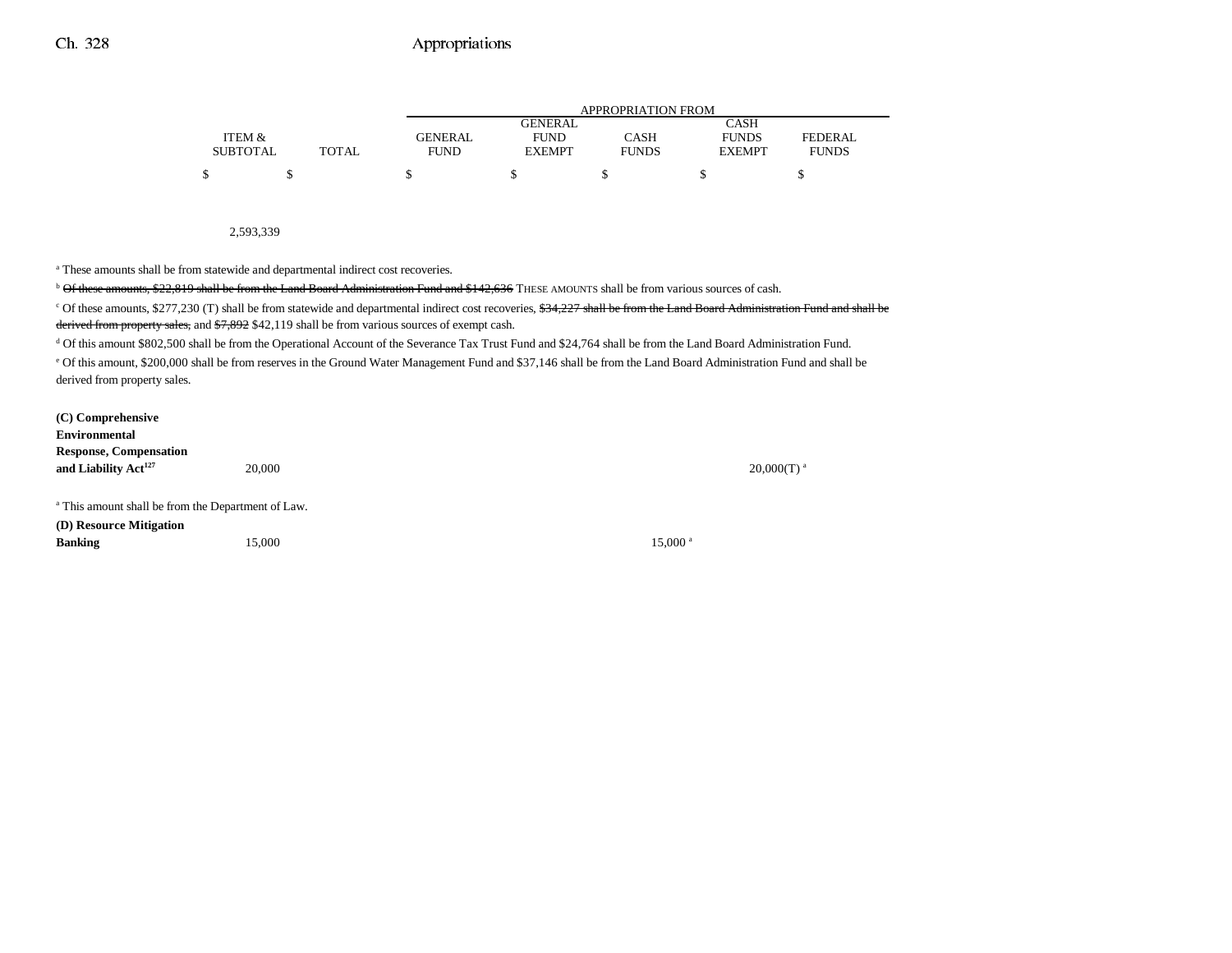a This amount shall be from fees charged to project applicants.

| (E) EPA Wetlands Grant                           | 69,000 |                       | 69,000                   |
|--------------------------------------------------|--------|-----------------------|--------------------------|
| (F) Youth in Natural<br><b>Resources Program</b> | 95,636 | 95,636<br>$(2.0$ FTE) |                          |
| (G) Metadata<br><b>Clearinghouse</b>             | 26,372 |                       | $26,372(T)$ <sup>a</sup> |

a This amount shall be from various sources within the Department.

### 17,691,861

17,784,300

### **(2) MINERALS AND GEOLOGY**

| (A) Coal Land Reclamation   |              |            |                          |                          |
|-----------------------------|--------------|------------|--------------------------|--------------------------|
| Program Expenses            |              |            |                          |                          |
| EXPENSES <sup>132b</sup>    | 1,587,088    | 348,133(M) | $100,000$ $^{\circ}$     | 1,138,955                |
|                             |              | 269,805(M) | $63,483(H)$ <sup>a</sup> | $1,253,800^{\mathrm{b}}$ |
|                             | $(25.0$ FTE) |            |                          |                          |
| <b>COAL PROGRAM SUPPORT</b> | 36,517       |            | $36,517$ <sup>a</sup>    |                          |
| <b>Indirect Cost</b>        |              |            |                          |                          |
| Assessment                  | 182,658      |            | 46,008 $\degree$         | $136,650$ <sup>d</sup>   |
|                             | 1,769,746    |            |                          |                          |
|                             | 1,806,263    |            |                          |                          |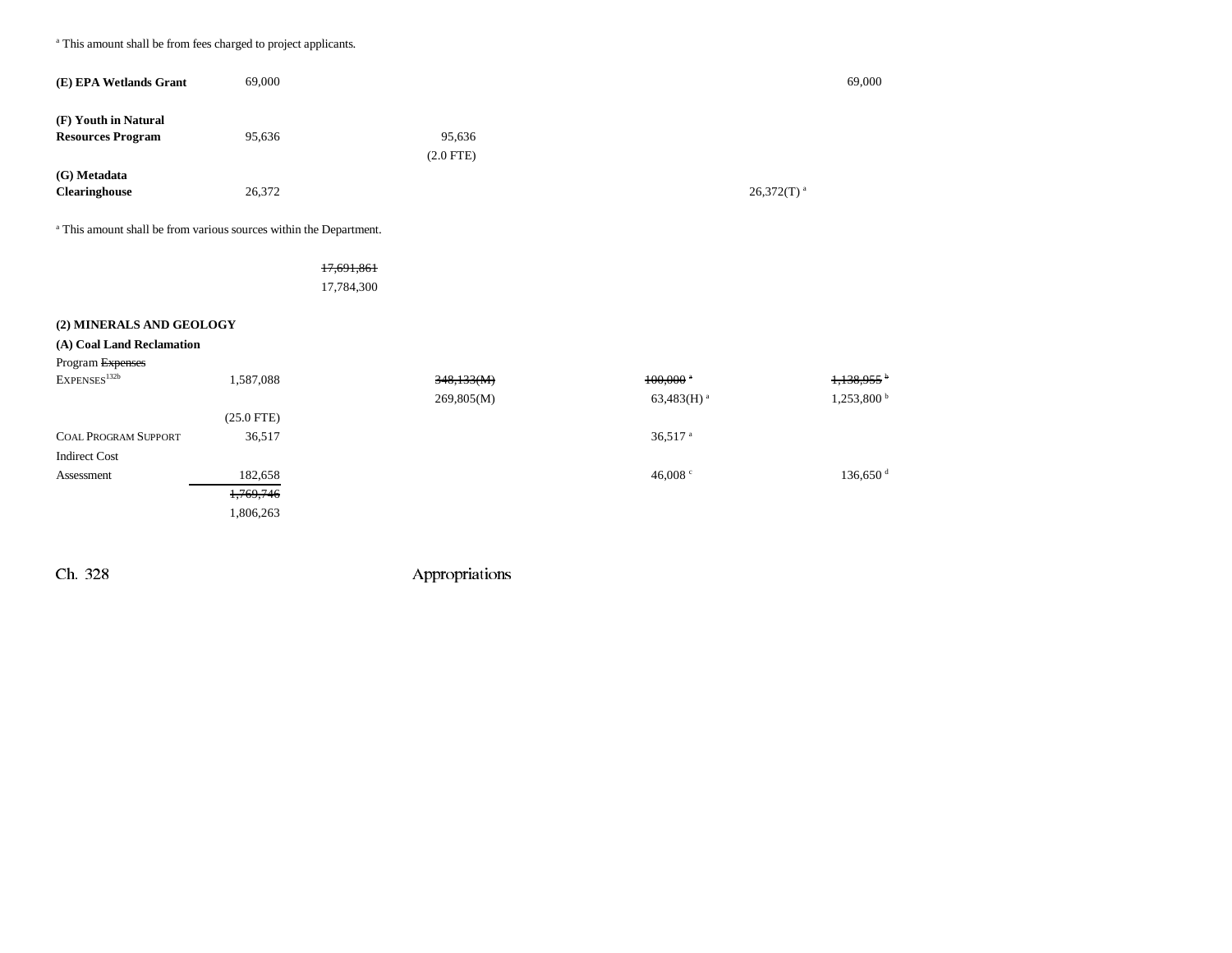|                 |              |             | APPROPRIATION FROM |              |               |              |  |  |  |  |
|-----------------|--------------|-------------|--------------------|--------------|---------------|--------------|--|--|--|--|
|                 |              |             | <b>GENERAL</b>     |              | CASH          |              |  |  |  |  |
| ITEM &          |              | GENERAL     | <b>FUND</b>        | CASH         | <b>FUNDS</b>  | FEDERAL      |  |  |  |  |
| <b>SUBTOTAL</b> | <b>TOTAL</b> | <b>FUND</b> | <b>EXEMPT</b>      | <b>FUNDS</b> | <b>EXEMPT</b> | <b>FUNDS</b> |  |  |  |  |
|                 |              |             |                    |              |               |              |  |  |  |  |

<sup>a</sup> This amount THESE AMOUNTS shall be from the Operational Account of the Severance Tax Trust Fund.

 $^{\rm b}$  This amount shall be from the Office of Surface Mining.

Operating Expenses 119,003 Aerial Photography 5,000

 $^{\circ}$  Of this amount, \$4,305 shall be from fees and \$41,703 shall be from the Mined Land Reclamation Fund.

d This amount shall be from the Office of Surface Mining and the Mine Safety and Health Administration.

#### **(B) Inactive Mines**

| Program Costs          | 528,259         |         |         |
|------------------------|-----------------|---------|---------|
|                        | $(12.6$ FTE $)$ |         |         |
| <b>Best Management</b> |                 |         |         |
| Practices              | 37,922          |         |         |
| Abandoned Mine Safety  | 111,665         |         |         |
|                        | $(0.2$ FTE $)$  |         |         |
|                        | 677,846         | 111,665 | 566,181 |
| (C) Minerals           |                 |         |         |
| Personal Services      | 1,263,837       |         |         |
|                        | $(22.9$ FTE)    |         |         |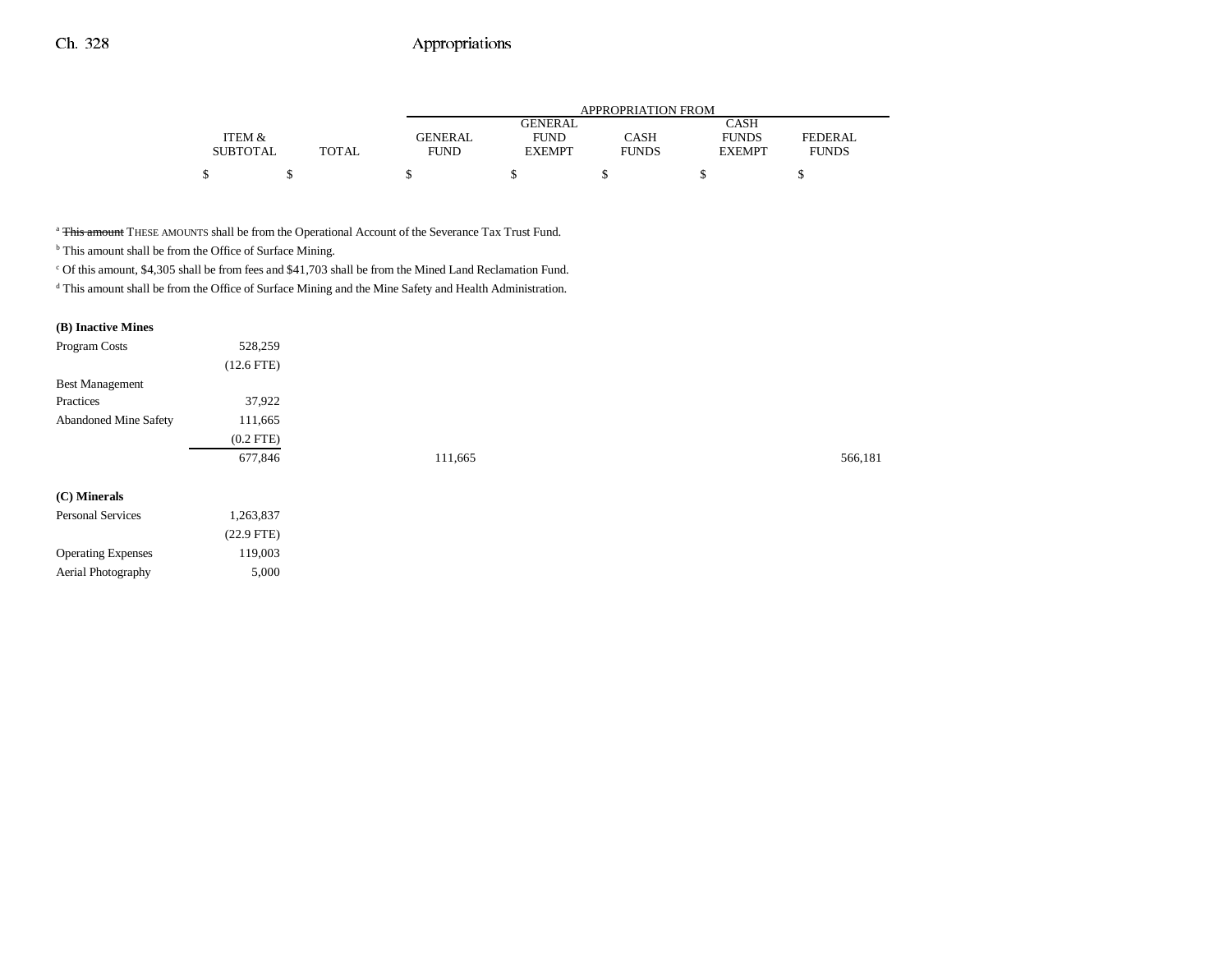| <b>Alluvial Gravel Study</b> | 50.000    |         |                        |                   |
|------------------------------|-----------|---------|------------------------|-------------------|
|                              | 1.437.840 | 585.696 | $822.144$ <sup>a</sup> | 30,000 $^{\rm b}$ |

<sup>a</sup> Of this amount, \$772,144 shall be from the Mined Land Reclamation Fund, and \$50,000 shall be from the Operational Account of the Severance Tax Trust Fund.

<sup>b</sup> This amount shall be from reserves in the Mined Land Reclamation Fund.

|  |  | (D) Mines Program |
|--|--|-------------------|
|--|--|-------------------|

| Colorado and Federal         |                    |             |                       |                    |             |
|------------------------------|--------------------|-------------|-----------------------|--------------------|-------------|
| Mine Safety Program          | 290,378            | 114,480     | $16,579$ <sup>*</sup> |                    | 159,319     |
|                              | 308,458            |             | 34,659 $a$            |                    |             |
|                              |                    | $(1.0$ FTE) | $(0.5$ FTE $)$        |                    | $(3.3$ FTE) |
| <b>Blaster Certification</b> |                    |             |                       |                    |             |
| Program                      | 100,652            | 17,612(M)   |                       | 3.525 <sup>b</sup> | 79,515      |
|                              | $(1.0$ FTE)        |             |                       |                    |             |
|                              | <del>391,030</del> |             |                       |                    |             |
|                              | 409,110            |             |                       |                    |             |

<sup>a</sup> <del>This amount</del> Of this amount, \$16,579 shall be from <del>fees.</del> fees, and \$18,080 shall be from the Operational Account of the Severance Tax Trust Fund.

<sup>b</sup> This amount shall be from reserves in the Mine Safety Cash Fund.

# **(E) Emergency Response**

**Costs**<sup>132a</sup> 500,000 500,000 500,000 500,000 500,000 500,000 500,000 500,000 500,000 500,000 500,000 500,000 500,000 500,000 500,000 500,000 500,000 500,000 500,000 500,000 500,000 500,000 500,000 500,000 500,000 500,000

a This amount shall be from reserves in the Emergency Response Cash Fund created under Section 34-32-122, C.R.S.

4,776,462 4,831,059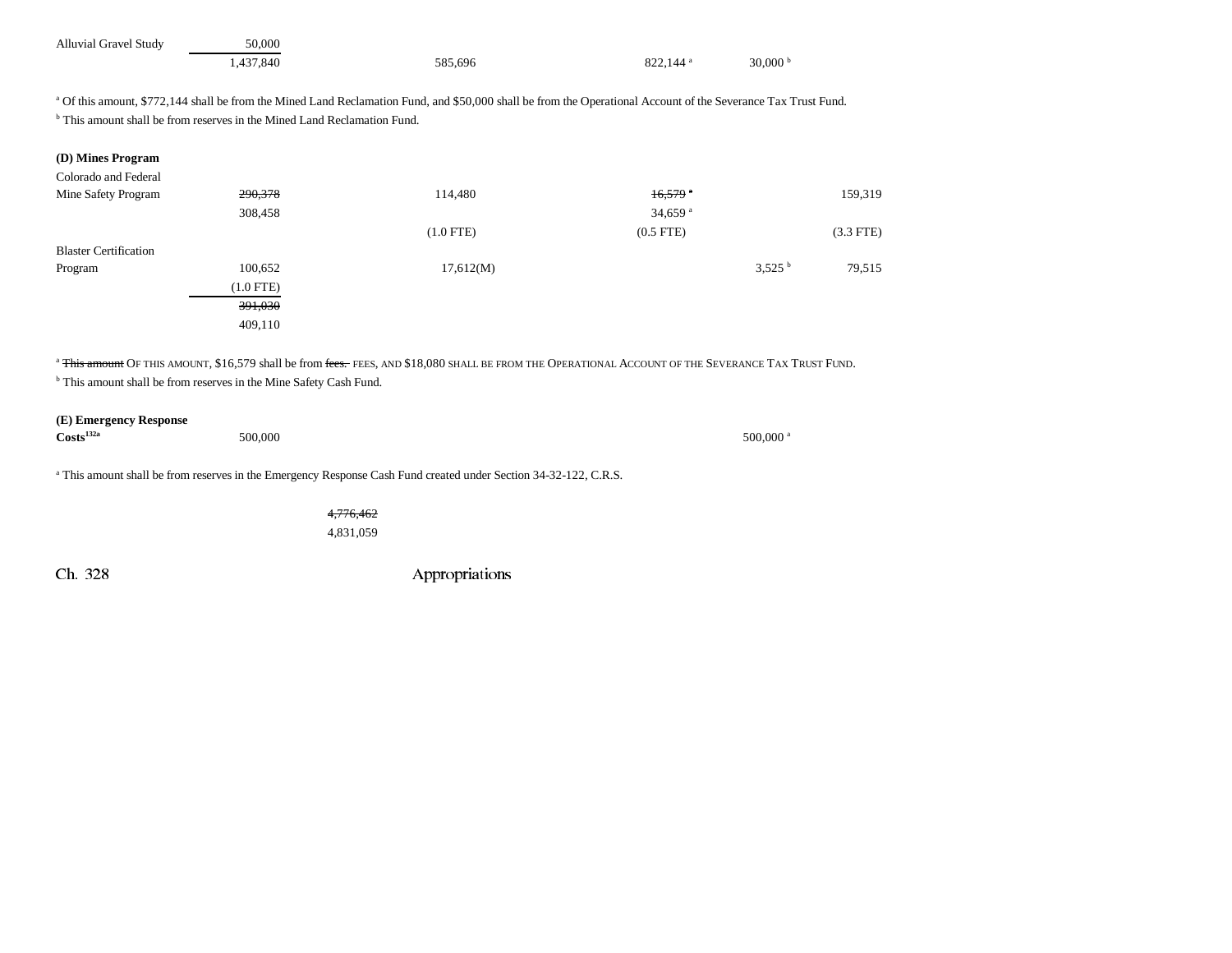|                                 |                           |              | APPROPRIATION FROM            |                                                |                             |                          |                                              |                                |  |
|---------------------------------|---------------------------|--------------|-------------------------------|------------------------------------------------|-----------------------------|--------------------------|----------------------------------------------|--------------------------------|--|
|                                 | ITEM &<br><b>SUBTOTAL</b> | <b>TOTAL</b> | <b>GENERAL</b><br><b>FUND</b> | <b>GENERAL</b><br><b>FUND</b><br><b>EXEMPT</b> | <b>CASH</b><br><b>FUNDS</b> |                          | <b>CASH</b><br><b>FUNDS</b><br><b>EXEMPT</b> | <b>FEDERAL</b><br><b>FUNDS</b> |  |
|                                 | \$                        | \$           | \$                            | \$                                             | \$                          | \$                       |                                              | \$                             |  |
|                                 |                           |              |                               |                                                |                             |                          |                                              |                                |  |
| (3) GEOLOGICAL<br><b>SURVEY</b> |                           |              |                               |                                                |                             |                          |                                              |                                |  |
| General Fund Programs           | 383,129                   |              | 383,129                       |                                                |                             |                          |                                              |                                |  |
|                                 |                           |              | $(4.6$ FTE)                   |                                                |                             |                          |                                              |                                |  |
| Cash Funds Programs             | 1,746,607                 |              |                               |                                                |                             | $1,129,056$ <sup>a</sup> | $617,551(T)$ <sup>b</sup>                    |                                |  |
|                                 |                           |              |                               |                                                |                             | $(4.8$ FTE)              | $(12.8$ FTE)                                 |                                |  |
| Minerals and Fuel Survey        | 110,113                   |              |                               |                                                |                             | $110, 113$ $\degree$     |                                              |                                |  |
| Geological Survey               |                           |              |                               |                                                |                             |                          |                                              |                                |  |
| Mapping MAPPING <sup>132b</sup> | 155,527                   |              | 77,763(M)                     |                                                |                             |                          |                                              | 77,764                         |  |
|                                 | 165,112                   |              |                               |                                                |                             | 4,792 $(H)$ <sup>f</sup> |                                              | 82,557                         |  |
|                                 |                           |              | $(1.2$ FTE)                   |                                                |                             |                          |                                              | $(1.3$ FTE)                    |  |
| Colorado Avalanche              |                           |              |                               |                                                |                             |                          |                                              |                                |  |
| <b>Information Center</b>       | 392,843                   |              |                               |                                                |                             | 4,800 $^{\rm d}$         | 313,043 $^{\circ}$                           | 75,000                         |  |
|                                 |                           |              |                               |                                                |                             |                          | $(5.3$ FTE)                                  | $(2.0$ FTE)                    |  |
| Federal Funded Programs         | 386,574                   |              |                               |                                                |                             |                          |                                              | 386,574                        |  |
|                                 |                           |              |                               |                                                |                             |                          |                                              | $(5.0$ FTE)                    |  |
| <b>Indirect Cost</b>            |                           |              |                               |                                                |                             |                          |                                              |                                |  |
| Assessment                      | 25,807                    |              |                               |                                                |                             |                          |                                              | 25,807                         |  |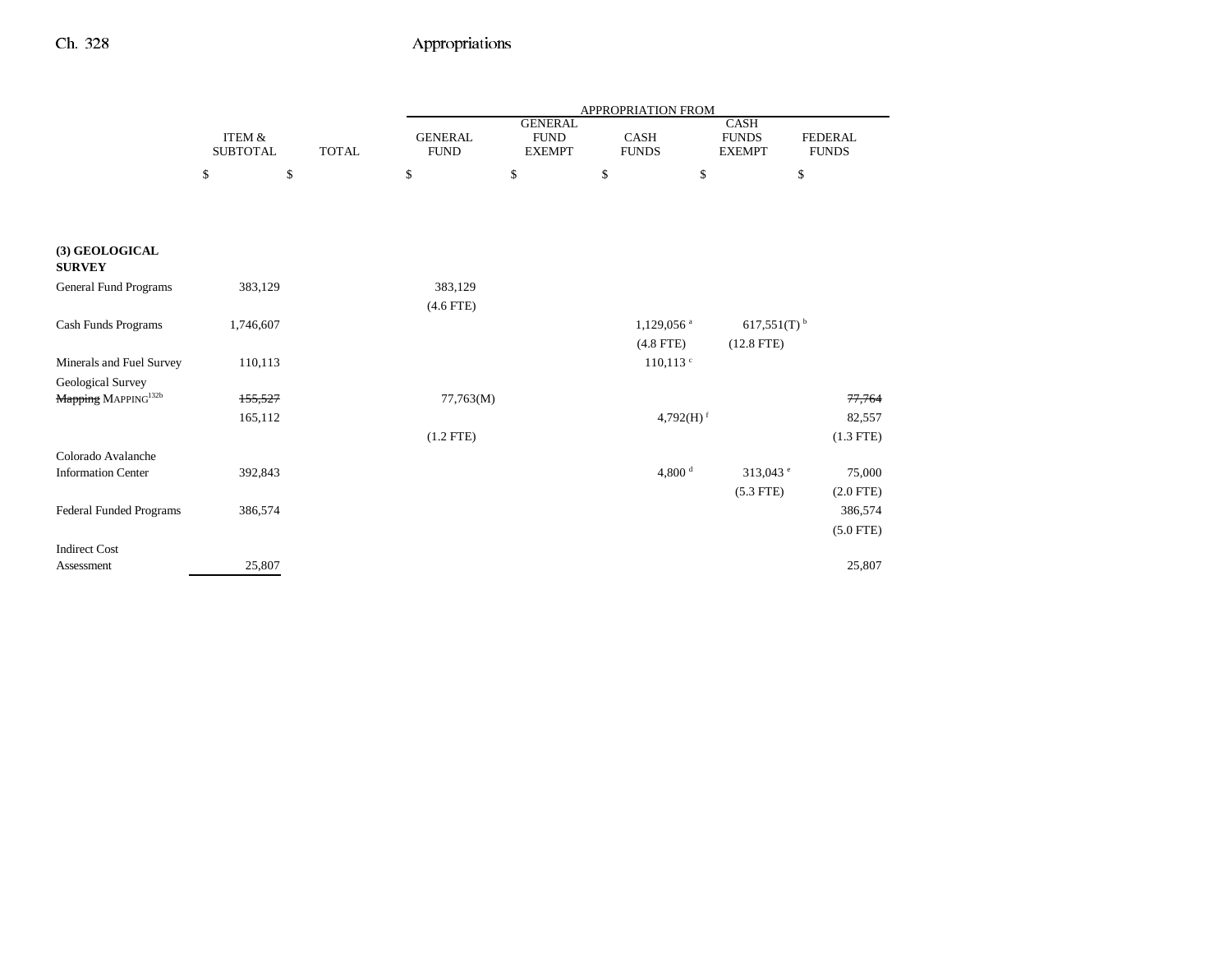#### 3,200,600

3,210,185

<sup>a</sup> Of this amount, \$389,056 shall be from fees, and \$740,000 shall be from the Operational Account of the Severance Tax Trust Fund.

 $^{\rm b}$  This amount shall be from the Department of Transportation and other state agencies.

c Of this amount, \$88,090 shall be from the Operational Account of the Severance Tax Trust Fund, and \$22,023(T) shall be from the Land Board Administration Fund.

<sup>d</sup> Of this amount, \$2,000 shall be from the Snowmobile Fund, and \$2,800 shall be from the sale of avalanche products.

e Of this amount, \$40,000 shall be from grants and donations from various sources, and \$273,043(T) shall be from the Colorado Department of Transportation.

f This amount shall be from the Operational Account of the Severance Tax Trust Fund.

#### **(4) OIL AND GAS CONSERVATION COMMISSION**

| Personal Services                   | 1,476,964       | 1,474,581 <sup>a</sup> | 2,383          |
|-------------------------------------|-----------------|------------------------|----------------|
|                                     | $(28.0$ FTE $)$ |                        |                |
| <b>Operating Expenses</b>           | 143,288         | 143,288h               |                |
| Document Filing System              | 48,320          | $48,320$ s             |                |
| Printing Revolving Fund             | 13,721          | $13,721$ $\degree$     |                |
| <b>Indirect Cost Assessment</b>     | 151,981         | 147,414 <sup>a</sup>   | 4,567          |
| <b>Mineral Audits</b>               | 1,200           | $1,200$ <sup>a</sup>   |                |
| Underground Injection               |                 |                        |                |
| Program                             | 90,910          |                        | 90,910         |
|                                     |                 |                        | $(2.0$ FTE $)$ |
| Accelerated Drilling <sup>133</sup> | 213,912         | $213,912$ <sup>d</sup> |                |
|                                     | $(5.0$ FTE)     |                        |                |
| Well Reclamation and                |                 |                        |                |
| Plugging and                        |                 |                        |                |
| Abandonment                         | 220,064         | $220,064$ e            |                |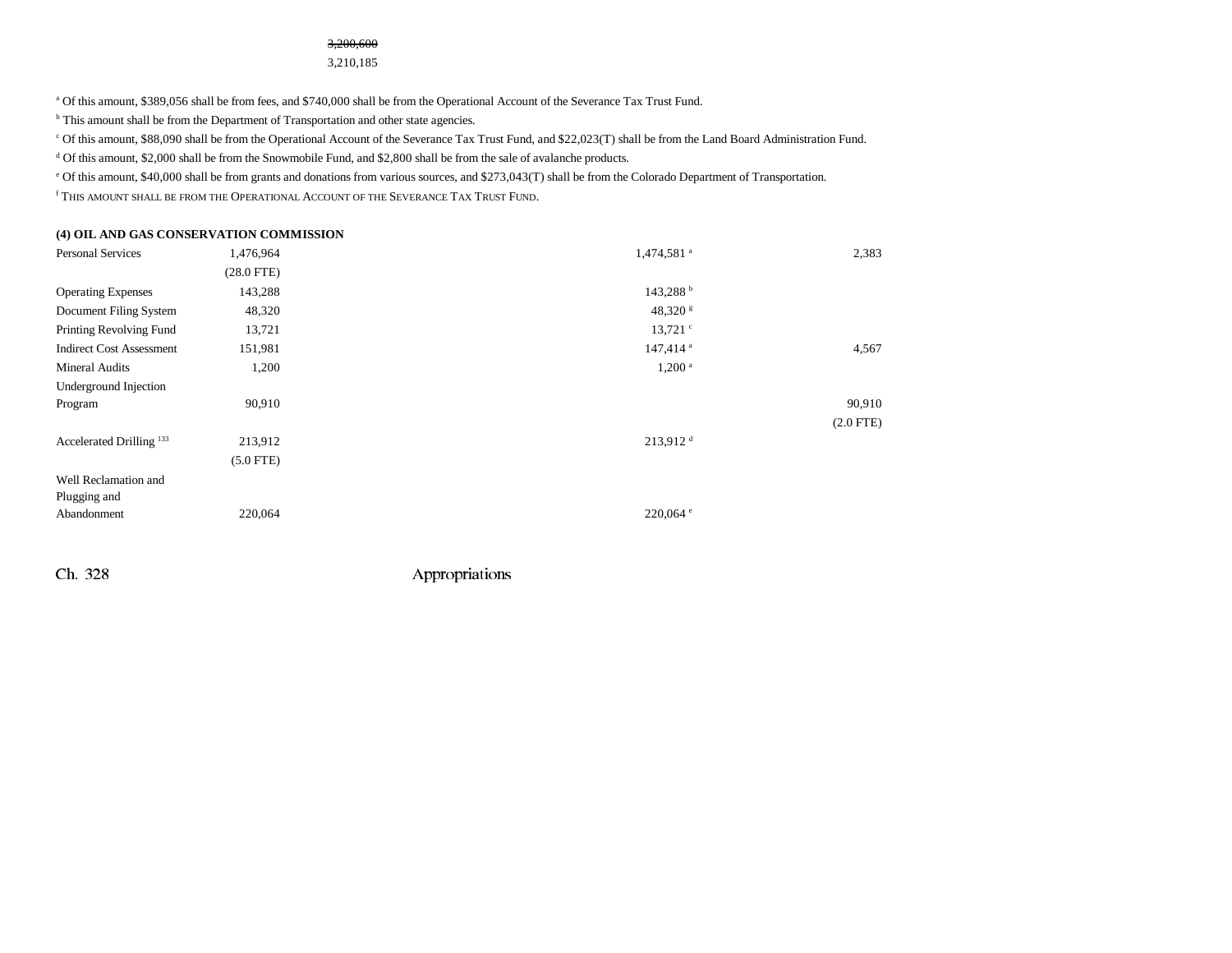|                                 |                           |              |                               | <b>APPROPRIATION FROM</b>                      |                        |                                              |                         |  |  |
|---------------------------------|---------------------------|--------------|-------------------------------|------------------------------------------------|------------------------|----------------------------------------------|-------------------------|--|--|
|                                 | ITEM &<br><b>SUBTOTAL</b> | <b>TOTAL</b> | <b>GENERAL</b><br><b>FUND</b> | <b>GENERAL</b><br><b>FUND</b><br><b>EXEMPT</b> | CASH<br><b>FUNDS</b>   | <b>CASH</b><br><b>FUNDS</b><br><b>EXEMPT</b> | FEDERAL<br><b>FUNDS</b> |  |  |
|                                 | <sup>\$</sup>             | \$           | \$                            | \$                                             | \$                     | \$                                           | ¢<br>Ф                  |  |  |
|                                 |                           |              |                               |                                                |                        |                                              |                         |  |  |
| <b>Environmental Assistance</b> |                           |              |                               |                                                |                        |                                              |                         |  |  |
| Projects                        | 180,053                   |              |                               |                                                | $180,053$ <sup>f</sup> |                                              |                         |  |  |
|                                 |                           | 2,540,413    |                               |                                                |                        |                                              |                         |  |  |

a These amounts shall be from the Oil and Gas Conservation Fund.

<sup>b</sup> Of this amount, \$133,180 shall be from the Operational Account of the Severance Tax Trust Fund, and \$10,108 shall be from the Oil and Gas Conservation Fund.

c This amount shall be from the sale of publications.

d Of this amount, \$88,000 shall be from the Operational Account of the Severance Tax Trust Fund, and \$125,912 shall be from the Oil and Gas Conservation Fund. e Of this amount, \$160,000 shall be from the Operational Account of the Severance Tax Trust Fund, and \$60,064 shall be from the Environmental Response Fund. f Of this amount, \$140,000 shall be from the Operational Account of the Severance Tax Trust Fund, and \$40,053 shall be from the Environmental Response Fund. <sup>8</sup>This amount shall be from the Operational Account of the Severance Tax Trust Fund.

#### **(5) STATE BOARD OF LAND COMMISSIONERS**

| <b>Personal Services</b>  | 1,296,629  | $518.652$ $\degree$   | 777,977 <sup>b</sup>  |
|---------------------------|------------|-----------------------|-----------------------|
|                           | 1,346,629  | 538.652 <sup>a</sup>  | 807.977 <sup>b</sup>  |
|                           | (29.0 FTE) |                       |                       |
| <b>Operating Expenses</b> | 60.642     | $24,257$ <sup>a</sup> | $36,385$ <sup>b</sup> |
| Mineral Audits            | 41.314     | $16.526$ <sup>a</sup> | 24.788 <sup>b</sup>   |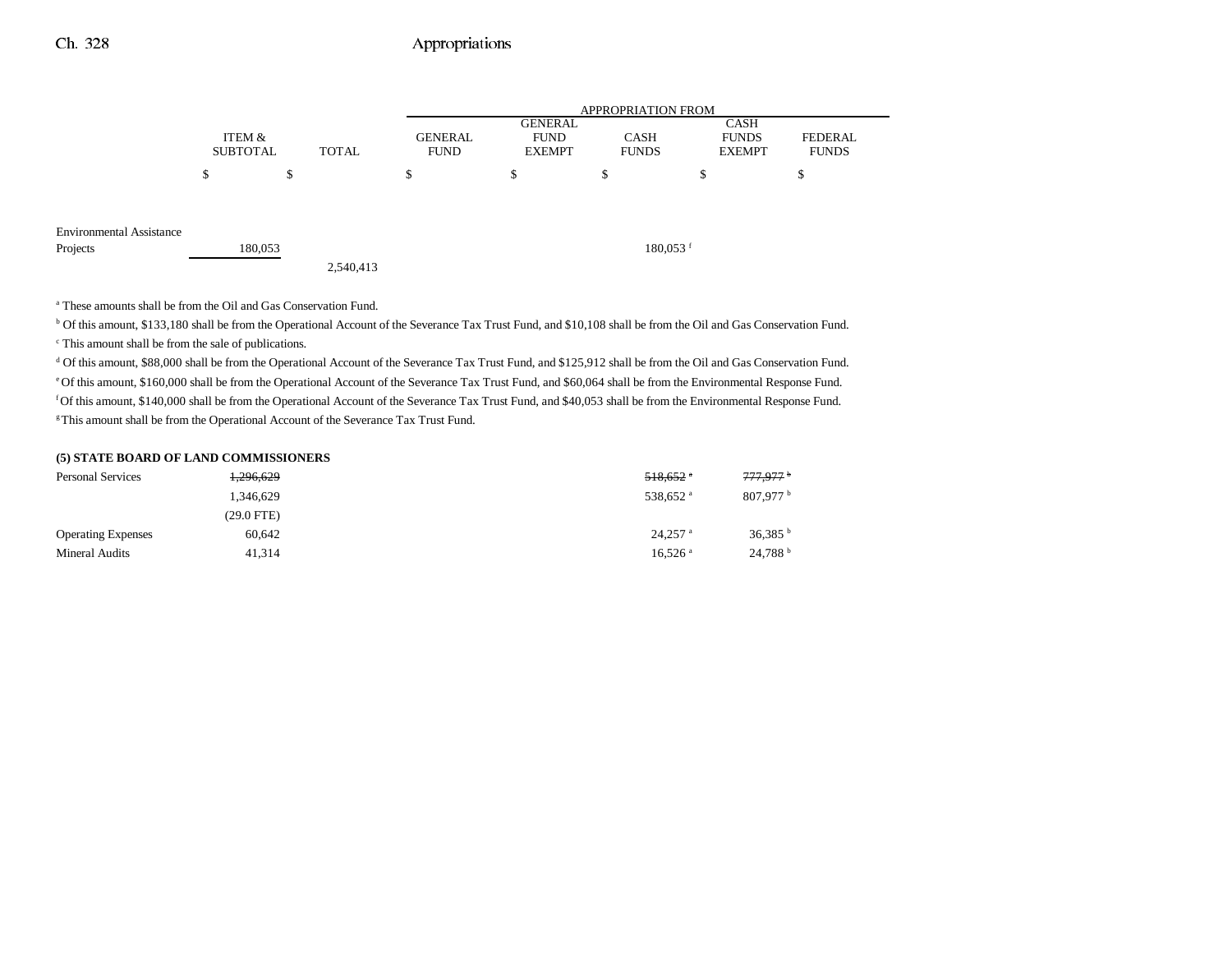| Land and Water                  |         |           |                     |                      |
|---------------------------------|---------|-----------|---------------------|----------------------|
| Management Fund                 | 75,000  |           | 75.000 °            |                      |
| Timber Sales Management         | 10,000  |           | 4,000 <sup>a</sup>  | 6,000 <sup>b</sup>   |
| <b>Indirect Cost Assessment</b> | 104,815 |           | 41,926 $a$          | 62,889 <sup>b</sup>  |
| <b>State Trust Land</b>         |         |           |                     |                      |
| Evaluations                     | 219,698 |           | 87,879 <sup>a</sup> | 131,819 <sup>b</sup> |
|                                 |         | 1,808,098 |                     |                      |
|                                 |         | 1,858,098 |                     |                      |
|                                 |         |           |                     |                      |

a These amounts shall be from the Land Board Administration Fund.

b These amounts shall be from the Land Board Administration Fund and are derived from property sales.

 $\,^{\mathrm{c}}$  This amount shall be from the Land and Water Management Fund.

#### **(6) PARKS AND OUTDOOR RECREATION**

| (A) Administration             |                |           |                     |                      |        |
|--------------------------------|----------------|-----------|---------------------|----------------------|--------|
| <b>Established State Parks</b> | 15,292,944     | 3,259,528 | $11,279,610^{a}$    | 720,806 h            | 33,000 |
|                                | 15,288,421     | 3,255,005 |                     |                      |        |
|                                | $(173.7$ FTE)  |           |                     |                      |        |
| New State Parks                | 135,033        |           | 89,476 <sup>a</sup> | 45,557 $\degree$     |        |
|                                | $(1.5$ FTE $)$ |           |                     |                      |        |
| Great Outdoors Colorado        |                |           |                     |                      |        |
| Board Grants <sup>134</sup>    | 3,546,000      |           |                     | 3,546,000 $^{\rm d}$ |        |
|                                |                |           |                     | $(6.7$ FTE)          |        |
|                                | 18,973,977     |           |                     |                      |        |
|                                | 18,969,454     |           |                     |                      |        |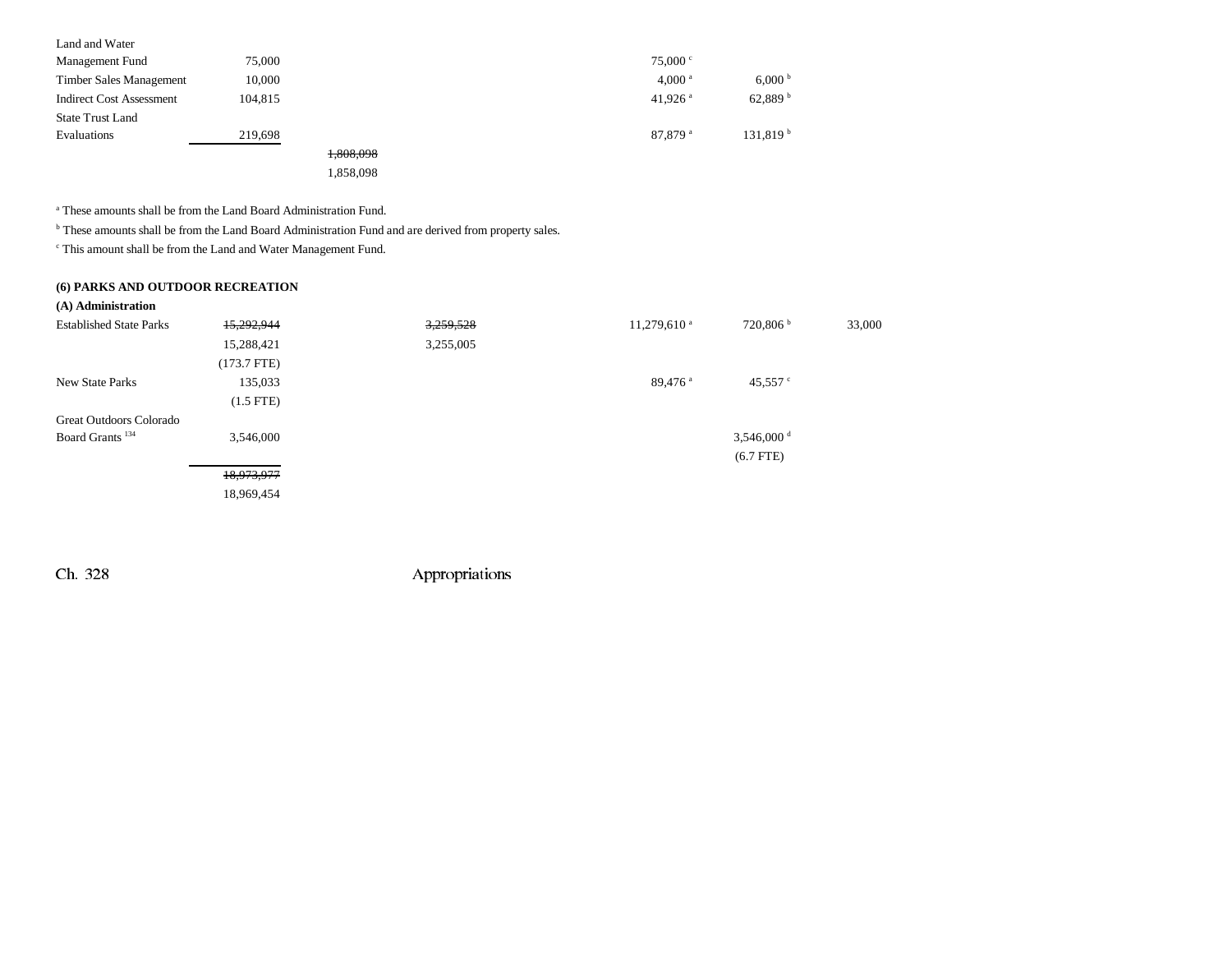|                 |              |         | <b>APPROPRIATION FROM</b> |              |               |              |  |  |
|-----------------|--------------|---------|---------------------------|--------------|---------------|--------------|--|--|
|                 |              |         | GENERAL                   |              | CASH          |              |  |  |
| ITEM &          |              | GENERAL | <b>FUND</b>               | CASH         | <b>FUNDS</b>  | FEDERAL      |  |  |
| <b>SUBTOTAL</b> | <b>TOTAL</b> | FUND    | <b>EXEMPT</b>             | <b>FUNDS</b> | <b>EXEMPT</b> | <b>FUNDS</b> |  |  |
| Φ               |              |         |                           |              |               |              |  |  |

<sup>a</sup> These amounts shall be from the Parks and Outdoor Recreation Cash Fund. These amounts may be offset with federal funds for the net operating deficit of Paonia, Vega, Rifle Gap, Crawford, and Navajo State parks available pursuant to a cost sharing agreement with the Federal Bureau of Reclamation.

b Of this amount, \$505,806 shall be from Lottery proceeds, including reserves from prior years, and is shown for informational purposes only, \$170,000 shall be from the Land Board Internal Improvement Trust Fund and Saline Trust Fund, and \$45,000 shall be from the Snowmobile Fund.

c This amount shall be a grant from the Great Outdoors Colorado Board.

d This amount shall be from the Great Outdoors Colorado Board and is shown for informational purposes only.

#### **(B) Special Purpose**

| 319,842                                      | 319,842 <sup>a</sup>   |         |
|----------------------------------------------|------------------------|---------|
| <b>River Outfitters Regulation</b><br>50,788 | 50,788 <sup>b</sup>    |         |
|                                              |                        |         |
| 170,343                                      | $170.343$ $\degree$    |         |
|                                              | $(2.0$ FTE)            |         |
| 277,677                                      |                        | 277,677 |
| 669,966                                      | $669,966$ <sup>d</sup> |         |
| 36,500                                       |                        | 36,500  |
| 1,525,116                                    |                        |         |
|                                              |                        |         |

<sup>a</sup> This amount shall be from the Snowmobile Fund.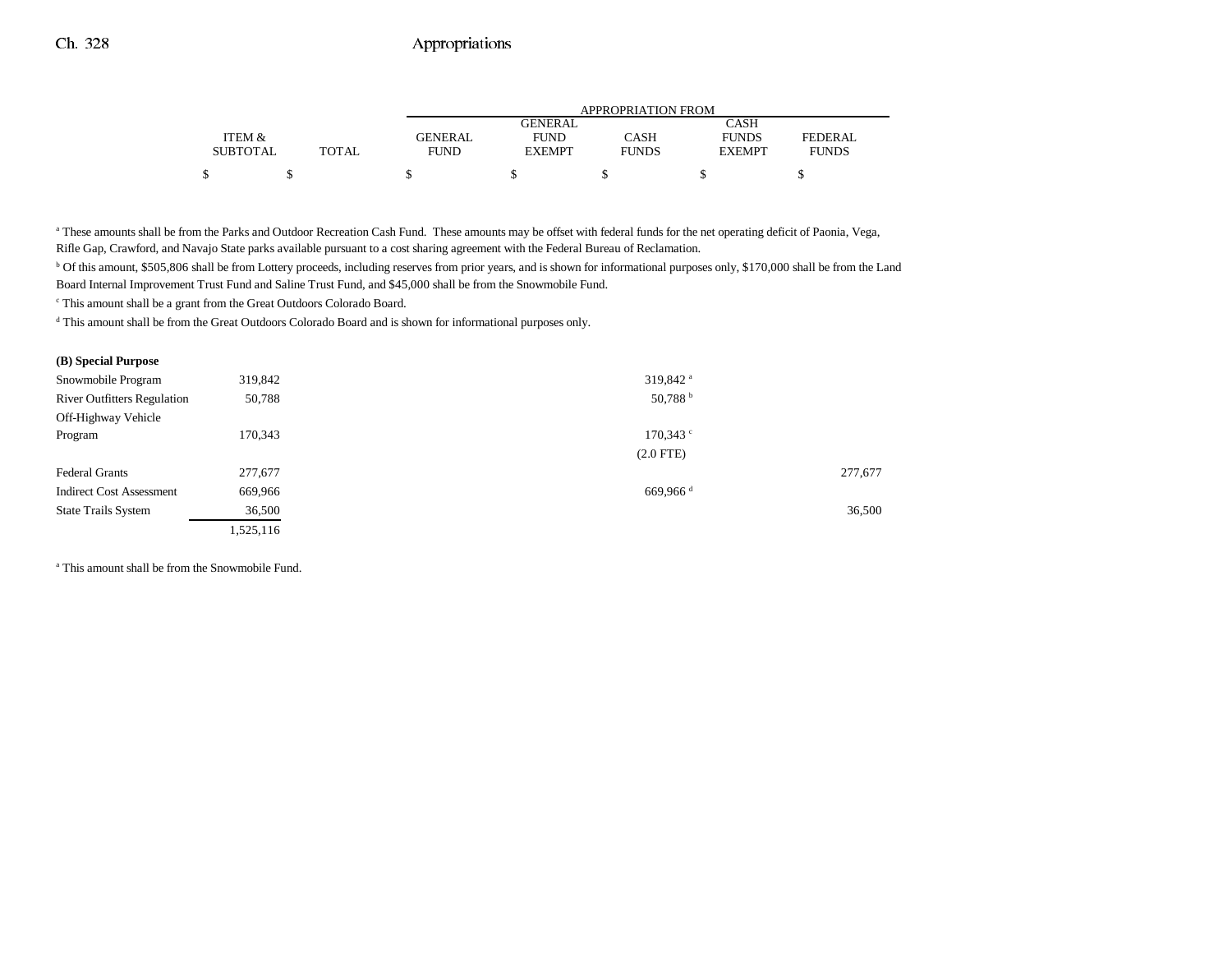<sup>b</sup> This amount shall be from the River Outfitters Fund.

c This amount shall be from off-highway-vehicle registration fees.

d This amount shall be from the Parks and Outdoor Recreation Cash Fund.

20,499,093

20,494,570

| (7) WATER CONSERVATION BOARD         |              |           |                        |
|--------------------------------------|--------------|-----------|------------------------|
| $(A)$ Administration <sup>134a</sup> |              |           |                        |
| <b>Personal Services</b>             | 1,867,152    |           |                        |
|                                      | 1,913,152    |           |                        |
|                                      | $(27.0$ FTE) |           |                        |
| <b>Operating Expenses</b>            | 82,929       |           |                        |
|                                      | 86,929       |           |                        |
| <b>Interstate Compacts</b>           | 260,211      |           |                        |
| Western States Water                 |              |           |                        |
| <b>Council Dues</b>                  | 25,000       |           |                        |
|                                      | 2,235,292    | 1,107,430 | 1,127,862 <sup>a</sup> |
|                                      | 2,285,292    | 1,157,430 |                        |

a Of this amount, \$831,835 shall be from reserves in the Water Conservation Board Construction Fund and \$296,027(T) shall be from the Wildlife Cash Fund.

| (B) Special Purpose          |        |                |                      |
|------------------------------|--------|----------------|----------------------|
| Federal Emergency            |        |                |                      |
| <b>Management Assistance</b> | 78,838 |                | 78,838               |
|                              |        |                | $(1.0$ FTE)          |
| Dam Site Inventory           | 4,750  |                | $4,750$ <sup>a</sup> |
| Ch. 328                      |        | Appropriations |                      |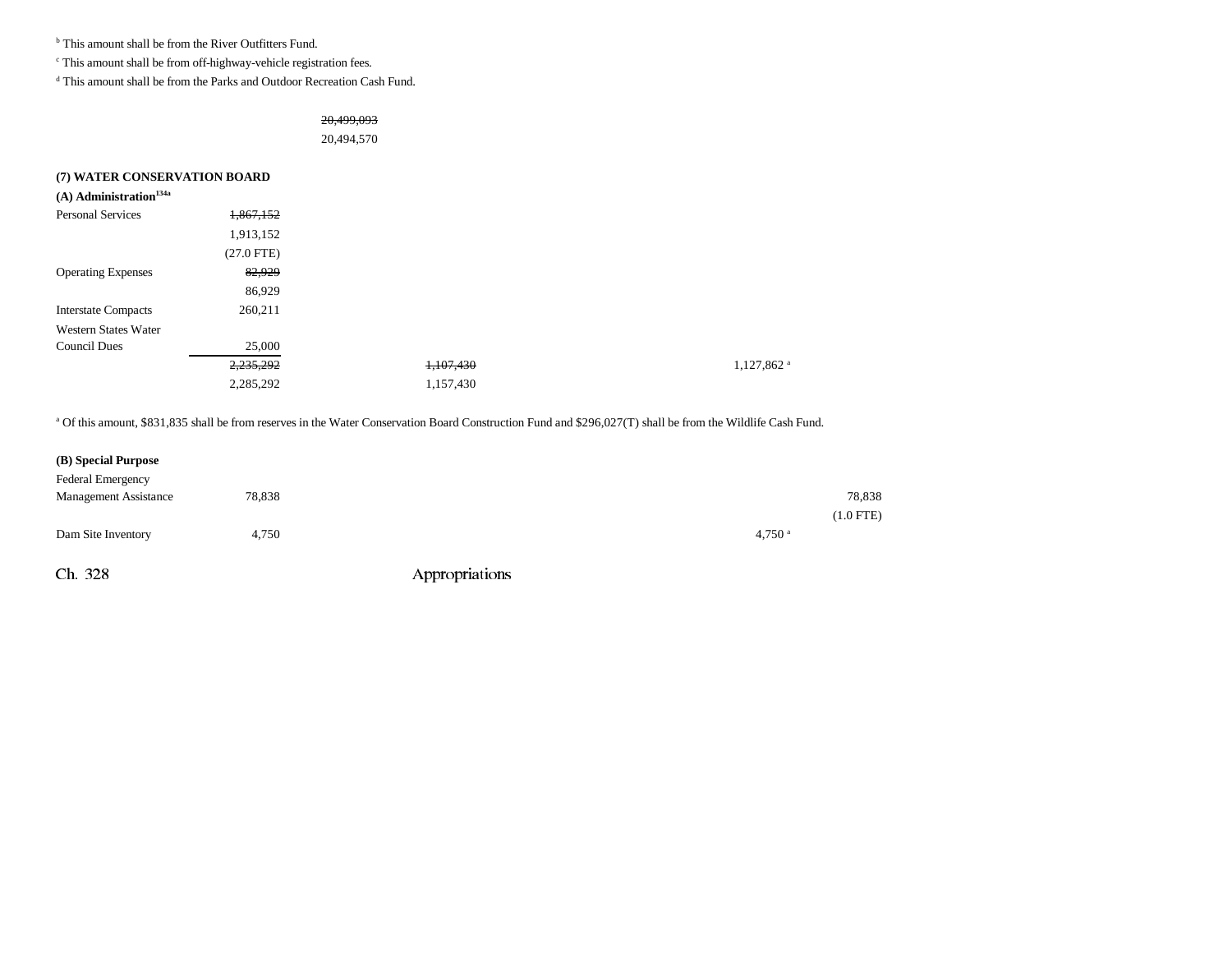|                                 |                           |       | APPROPRIATION FROM            |                                                |                             |    |                                              |                         |
|---------------------------------|---------------------------|-------|-------------------------------|------------------------------------------------|-----------------------------|----|----------------------------------------------|-------------------------|
|                                 | ITEM &<br><b>SUBTOTAL</b> | TOTAL | <b>GENERAL</b><br><b>FUND</b> | <b>GENERAL</b><br><b>FUND</b><br><b>EXEMPT</b> | <b>CASH</b><br><b>FUNDS</b> |    | <b>CASH</b><br><b>FUNDS</b><br><b>EXEMPT</b> | FEDERAL<br><b>FUNDS</b> |
|                                 | \$                        | \$    | \$                            | \$                                             | \$                          | \$ |                                              | \$                      |
|                                 |                           |       |                               |                                                |                             |    |                                              |                         |
| <b>Indirect Cost Assessment</b> | 195,983                   |       |                               |                                                |                             |    | 195,983 <sup>a</sup>                         |                         |
| <b>Weather Modification</b>     | 7,100                     |       |                               |                                                | 7,100 <sup>b</sup>          |    |                                              |                         |
| <b>Water Conservation</b>       |                           |       |                               |                                                |                             |    |                                              |                         |
| Program                         | 138,213                   |       |                               |                                                |                             |    | 138,213 <sup>a</sup>                         |                         |
|                                 |                           |       |                               |                                                |                             |    | $(2.5$ FTE)                                  |                         |
| Severance Tax Fund              | 100,000                   |       |                               |                                                | $100,000$ c                 |    |                                              |                         |
|                                 | 524,884                   |       |                               |                                                |                             |    |                                              |                         |

a These amounts shall be from reserves in the Water Conservation Board Construction Fund.

<sup>b</sup> This amount shall be from weather modification application fees.

 $^\mathrm{c}$  This amount shall be from the Operational Account of the Severance Tax Trust Fund.

2,760,176 2,810,176

## **(8) WATER RESOURCES DIVISION135**

| <b>Personal Services</b>  | 11.711.626 | 11.711.626    |
|---------------------------|------------|---------------|
|                           |            | $(227.6$ FTE) |
| <b>Operating Expenses</b> | 665,078    | 665,078       |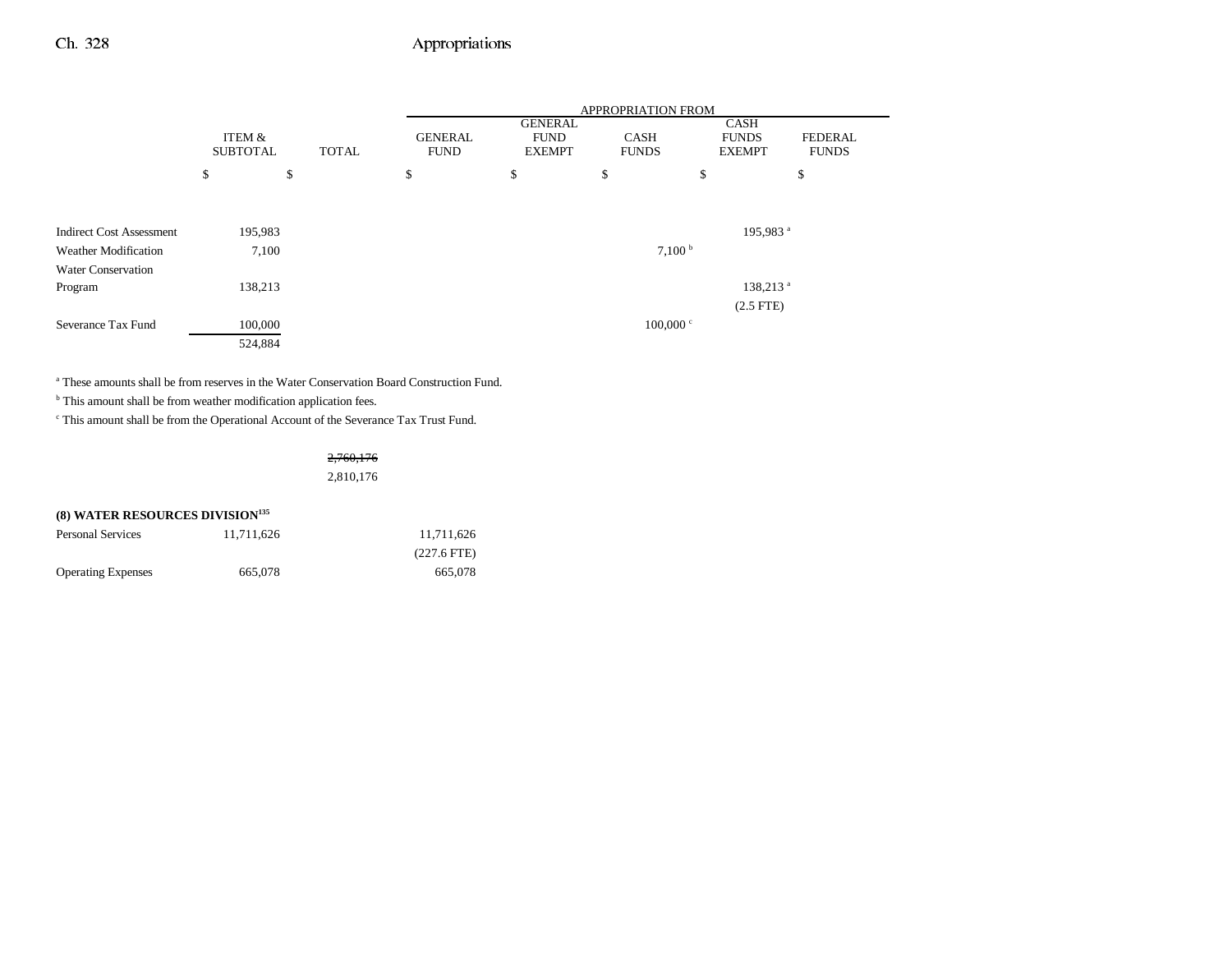| <b>Interstate Compacts</b>      | 53,527      |            | 53,527  |                      |                       |        |
|---------------------------------|-------------|------------|---------|----------------------|-----------------------|--------|
| Water Data Bank                 | 244,041     |            | 194,149 | 44,850 <sup>a</sup>  | 5,042 h               |        |
|                                 | $(5.0$ FTE) |            |         |                      |                       |        |
| Printing Revolving Fund         | 9,256       |            |         | $8,364$ <sup>a</sup> | 892 <sup>b</sup>      |        |
| Satellite Monitoring            |             |            |         |                      |                       |        |
| System                          | 313,891     |            | 215,314 | 94,898 <sup>a</sup>  | 3,679h                |        |
|                                 | $(2.0$ FTE) |            |         |                      |                       |        |
| Ground Water                    |             |            |         |                      |                       |        |
| Management                      | 535,906     |            |         | 485,166 $\degree$    | $50,740$ <sup>d</sup> |        |
|                                 | $(6.0$ FTE) |            |         |                      |                       |        |
| <b>Indirect Cost Assessment</b> | 42,177      |            |         | 42,177 $a$           |                       |        |
| Designated Basin                |             |            |         |                      |                       |        |
| Publication                     | 5,264       |            |         | $5,264$ <sup>e</sup> |                       |        |
| Augmentation of Water for       |             |            |         |                      |                       |        |
| Sand and Gravel                 |             |            |         |                      |                       |        |
| Extraction                      | 59,742      |            |         | 59,742 <sup>c</sup>  |                       |        |
| Dam Emergency Repair            | 50,000      |            |         |                      | 50,000 $f$            |        |
| Federal Grant                   | 11,500      |            |         |                      |                       | 11,500 |
|                                 |             | 13,702,008 |         |                      |                       |        |

a These amounts shall be from various sources of cash funds.

<sup>b</sup> These amounts shall be from various sources of cash funds exempt.

c These amounts shall be from permit fees.

d This amount shall be from reserves in the Ground Water Management Fund.

e This amount shall be from applicant fees. For purposes of complying with the limitation on state fiscal year spending imposed by Article X, Section 20 of the State

Constitution, these moneys are included for informational purposes as they are continuously appropriated by a permanent statute or constitutional provision.

f This amount shall be from reserves in the Water Conservation Board Construction Fund.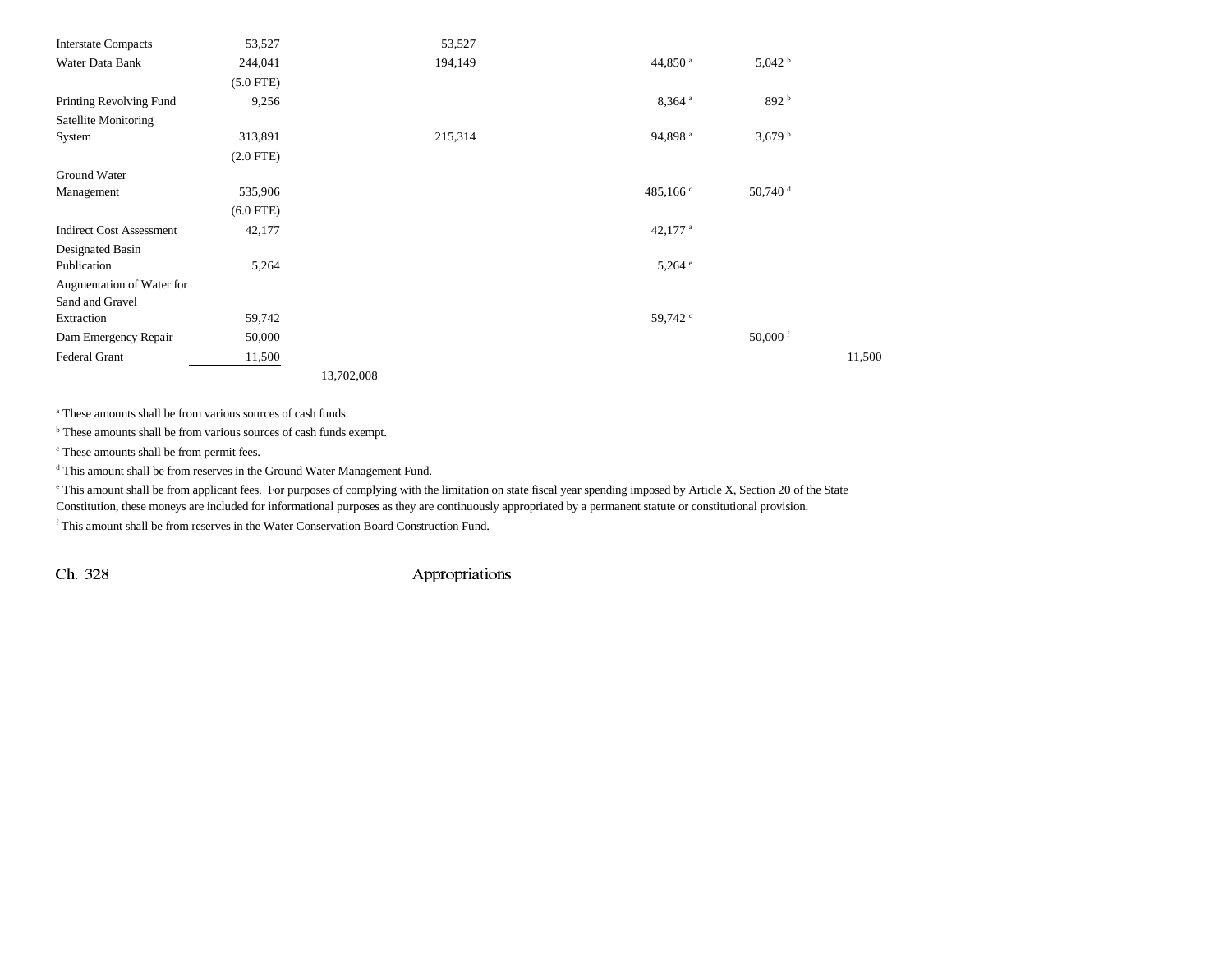|                 |              | APPROPRIATION FROM |                |              |               |                |  |  |  |
|-----------------|--------------|--------------------|----------------|--------------|---------------|----------------|--|--|--|
|                 |              |                    | <b>GENERAL</b> |              | <b>CASH</b>   |                |  |  |  |
| ITEM &          |              | <b>GENERAL</b>     | <b>FUND</b>    | CASH         | <b>FUNDS</b>  | <b>FEDERAL</b> |  |  |  |
| <b>SUBTOTAL</b> | <b>TOTAL</b> | <b>FUND</b>        | <b>EXEMPT</b>  | <b>FUNDS</b> | <b>EXEMPT</b> | <b>FUNDS</b>   |  |  |  |
| \$              |              |                    |                |              |               |                |  |  |  |

| (9) DIVISION OF WILDLIFE <sup>136</sup> |  |  |  |  |  |  |  |  |
|-----------------------------------------|--|--|--|--|--|--|--|--|
|-----------------------------------------|--|--|--|--|--|--|--|--|

| (A) Program               |               |  |
|---------------------------|---------------|--|
| (1) Administration        |               |  |
| <b>Personal Services</b>  | 2,068,520     |  |
|                           | $(31.8$ FTE)  |  |
| <b>Operating Expenses</b> | 956,270       |  |
| (2) Hunting Recreation    |               |  |
| <b>Personal Services</b>  | 18,013,017    |  |
|                           | $(340.3$ FTE) |  |
| <b>Operating Expenses</b> | 7,242,613     |  |
| (3) Fishing Recreation    |               |  |
| <b>Personal Services</b>  | 14.226.552    |  |
|                           | $(288.6$ FTE) |  |
| <b>Operating Expenses</b> | 4.683.409     |  |
| (4) Watchable Wildlife    |               |  |
| <b>Personal Services</b>  | 689,768       |  |
|                           | $(14.1$ FTE)  |  |
| <b>Operating Expenses</b> | 353,298       |  |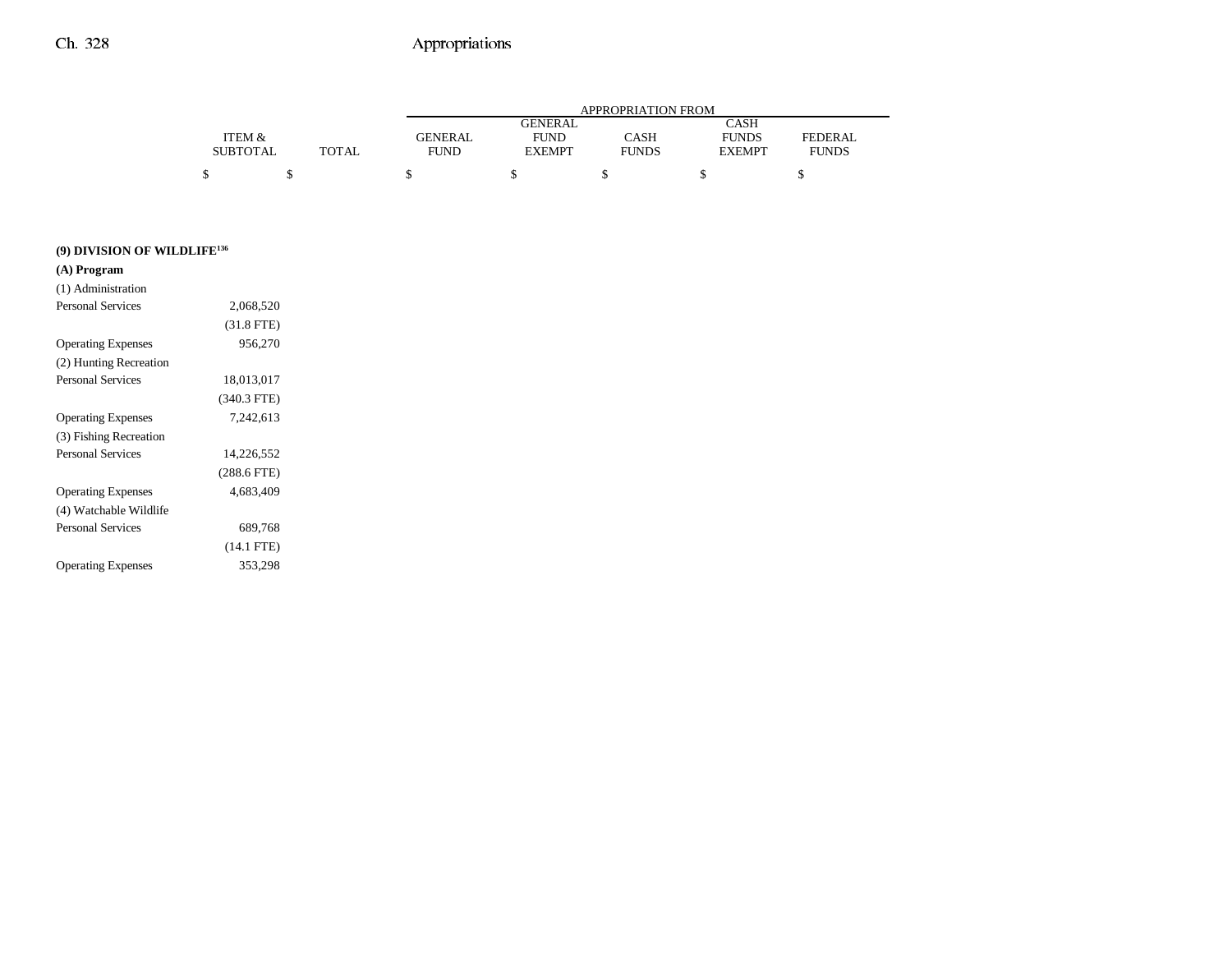| (5) Nongame/Endangered            |              |                |                    |
|-----------------------------------|--------------|----------------|--------------------|
| <b>Wildlife Personal Services</b> | 1,412,293    |                |                    |
|                                   | $(29.5$ FTE) |                |                    |
| <b>Operating Expenses</b>         | 1,006,728    |                |                    |
| (6) Indirect Cost                 |              |                |                    |
| Assessment                        | 2,877,757    |                |                    |
|                                   | 53,530,225   | 46,109,204 $a$ | 350,000 $^{\rm b}$ |

a This amount shall be from the from the Wildlife Cash Fund.

b This amount shall be from the Nongame Wildlife Voluntary Contribution Fund.

| (B) Special Purpose            |           |                      |
|--------------------------------|-----------|----------------------|
| Wildlife Commission            |           |                      |
| Discretionary Fund             | 450,000   | 450,000 <sup>a</sup> |
| Search and Rescue              |           |                      |
| Program                        | 3,000     | 3,000 <sup>b</sup>   |
|                                |           | $(0.2$ FTE $)$       |
| <b>Instream Flow Program</b>   | 296,027   | 296,027 °            |
| <b>Habitat Partnership</b>     | 728,248   | 728,248 <sup>a</sup> |
| <b>FLOOD DAMAGE AND</b>        |           |                      |
| EQUIPMENT LOSS <sup>136a</sup> | 313,271   | 313,271 <sup>a</sup> |
|                                | 1,477,275 |                      |
|                                | 1.790.546 |                      |

a These amounts shall be from the Wildlife Cash Fund.

<sup>b</sup> This amount shall be from the Search and Rescue Fund.

c This amount shall be from the Wildlife Cash Fund and transferred to the Water Conservation Board Construction Fund.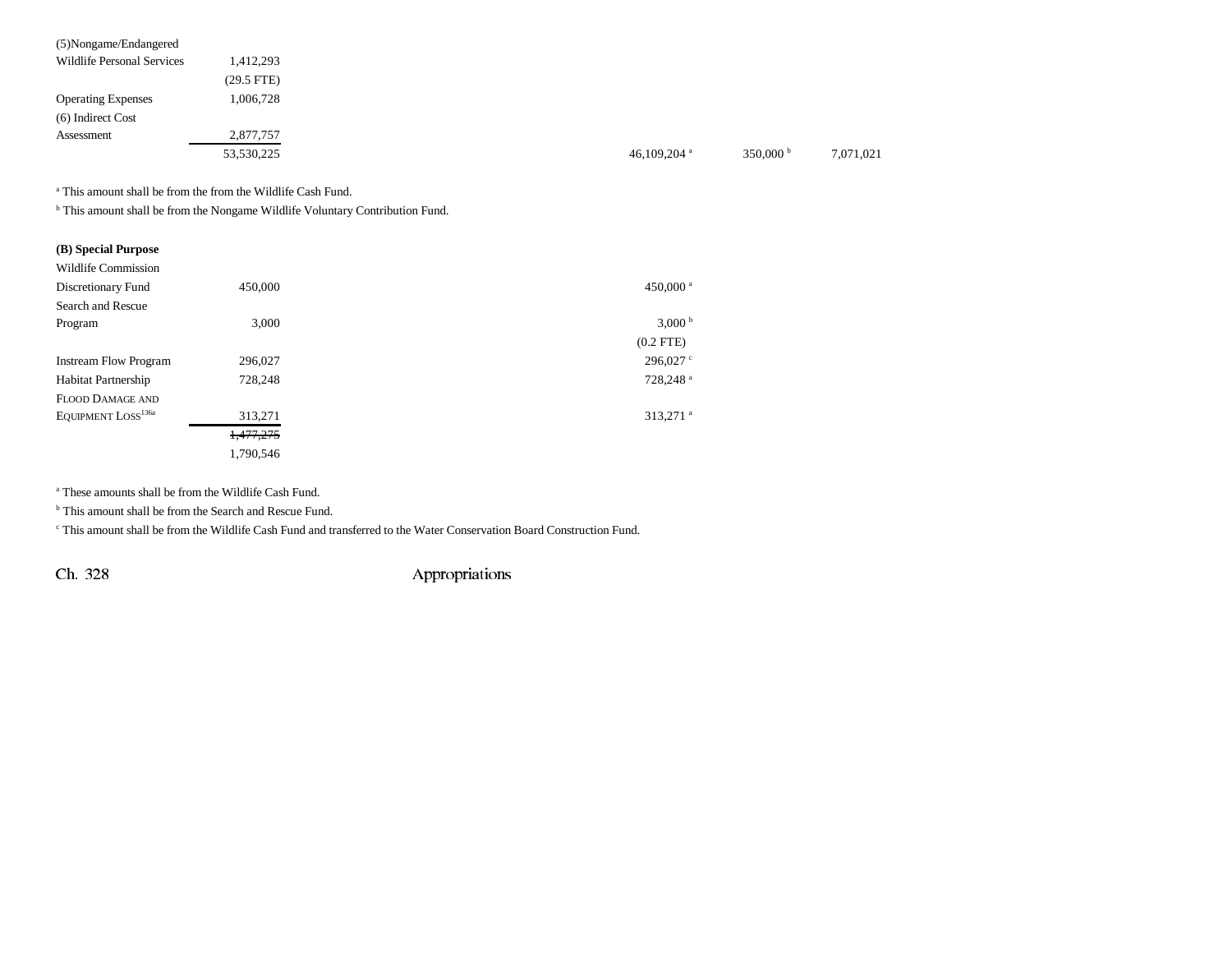|                                                                 |                           |              | APPROPRIATION FROM            |                                                 |                      |                                       |                                |  |  |
|-----------------------------------------------------------------|---------------------------|--------------|-------------------------------|-------------------------------------------------|----------------------|---------------------------------------|--------------------------------|--|--|
|                                                                 | ITEM &<br><b>SUBTOTAL</b> | <b>TOTAL</b> | <b>GENERAL</b><br><b>FUND</b> | <b>GENERAL</b><br>${\rm FUND}$<br><b>EXEMPT</b> | CASH<br><b>FUNDS</b> | CASH<br><b>FUNDS</b><br><b>EXEMPT</b> | <b>FEDERAL</b><br><b>FUNDS</b> |  |  |
|                                                                 | \$                        | \$           | \$                            | $\mathbb{S}$                                    | \$                   | \$                                    | \$                             |  |  |
|                                                                 |                           |              |                               |                                                 |                      |                                       |                                |  |  |
|                                                                 |                           |              |                               |                                                 |                      |                                       |                                |  |  |
| (C) Colorado Outdoors Magazine                                  |                           |              |                               |                                                 |                      |                                       |                                |  |  |
| <b>Personal Services</b>                                        |                           | 177,840      |                               |                                                 | 177,840 <sup>a</sup> |                                       |                                |  |  |
|                                                                 |                           |              |                               |                                                 | $(4.0$ FTE)          |                                       |                                |  |  |
| <b>Operating Expenses</b>                                       |                           | 579,108      |                               |                                                 | 579,108 <sup>a</sup> |                                       |                                |  |  |
|                                                                 |                           | 756,948      |                               |                                                 |                      |                                       |                                |  |  |
| <sup>a</sup> These amounts shall be from subscription revenues. |                           |              |                               |                                                 |                      |                                       |                                |  |  |
| (D) Wildlife Education                                          |                           |              |                               |                                                 |                      |                                       |                                |  |  |
| Program                                                         |                           |              |                               |                                                 |                      |                                       |                                |  |  |
| <b>Personal Services</b>                                        |                           | 52,918       |                               |                                                 | 52,918               |                                       |                                |  |  |
|                                                                 |                           | 56,883       |                               |                                                 | 56,883 <sup>a</sup>  |                                       |                                |  |  |
| <b>Operating Expenses</b>                                       |                           | 9,971        |                               |                                                 | 9,971 <sup>a</sup>   |                                       |                                |  |  |
|                                                                 |                           | 62,889       |                               |                                                 |                      |                                       |                                |  |  |
|                                                                 |                           | 66,854       |                               |                                                 |                      |                                       |                                |  |  |

a These amounts shall be from the Wildlife Cash Fund.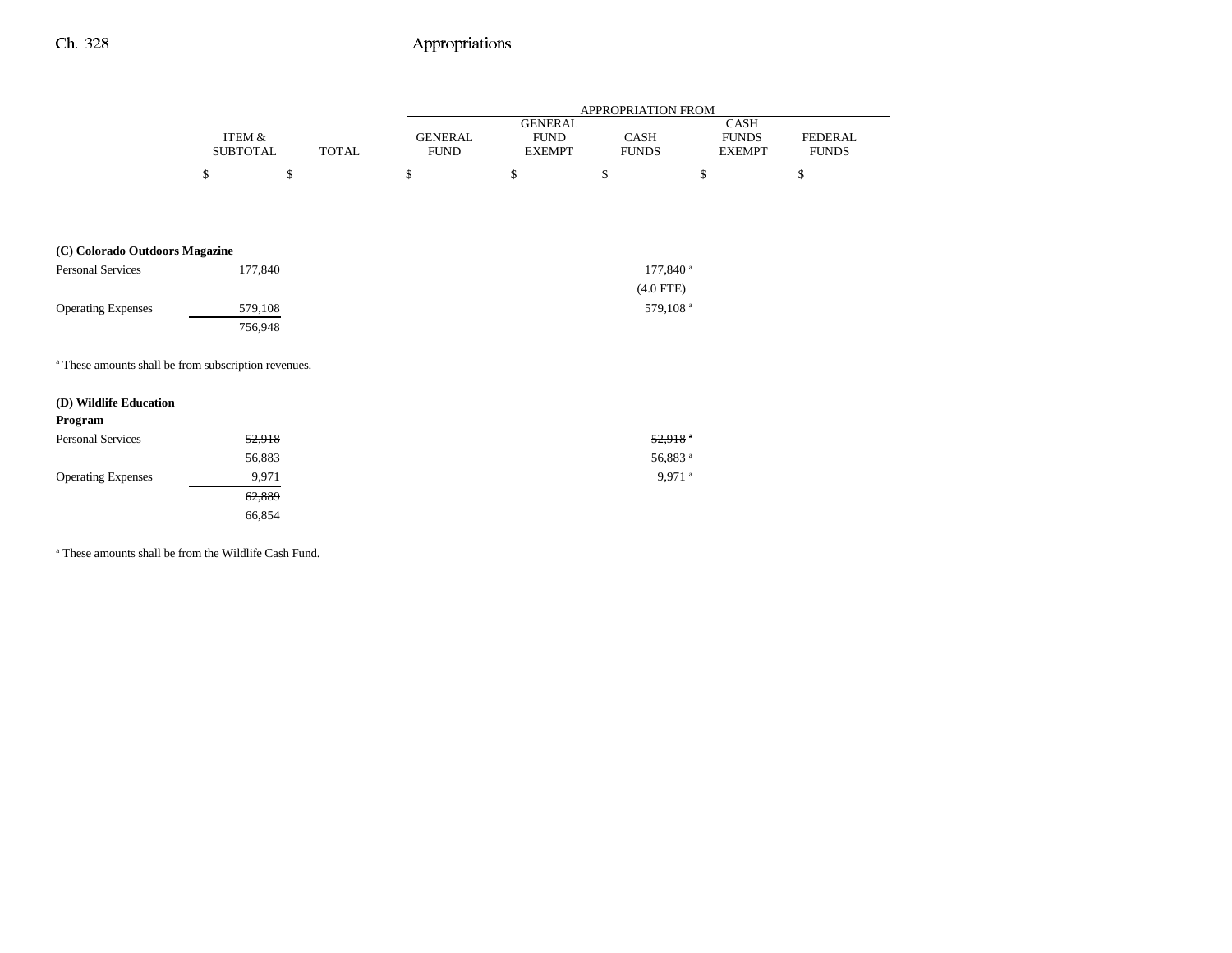|                                                        |             | <del>55,827,337</del> |                       |         |
|--------------------------------------------------------|-------------|-----------------------|-----------------------|---------|
|                                                        |             | 56,144,573            |                       |         |
| (10) SOIL CONSERVATION BOARD                           |             |                       |                       |         |
| Personal Services                                      | 303,128     | 290,901               | $12,227$ <sup>a</sup> |         |
|                                                        | $(6.0$ FTE) |                       |                       |         |
| <b>Operating Expenses</b>                              | 30,609      | 29,896                | 713 <sup>a</sup>      |         |
| Distributions to Soil<br><b>Conservation Districts</b> | 259,714     | 259,714               |                       |         |
| Assistance to Local                                    |             |                       |                       |         |
| Government                                             | 31,146      | 31,146                |                       |         |
| Matching Grants to                                     |             |                       |                       |         |
| Districts <sup>137</sup>                               | 1,000,000   | 250,000               |                       | 750,000 |
| Irrigation/Conservation                                |             |                       |                       |         |
| Program                                                | 119,872     | 13,165                | 46,707 <sup>a</sup>   | 60,000  |
|                                                        | $(3.0$ FTE) |                       |                       |         |
| <b>Indirect Cost</b>                                   |             |                       |                       |         |
| Assessment                                             | 7,010       |                       | $4,485$ <sup>a</sup>  | 2,525   |
|                                                        |             | 1,751,479             |                       |         |

<sup>a</sup> Of these amounts, \$13,540(T) shall be from other state agencies and \$50,592 shall be from donations from local Soil Conservation Districts.

#### **TOTALS PART XIV**

| (NATURAL)            |               |              |              |                            |              |
|----------------------|---------------|--------------|--------------|----------------------------|--------------|
| $RESOLRCES)^{2,3,4}$ | \$124,557,527 | \$24.923.542 | \$73,914,027 | <del>\$13.911,260</del> °  | \$11,808,698 |
|                      | \$125,126,861 | \$24,913,713 | \$74,300,929 | $$13.981.275$ <sup>a</sup> | \$11,930,944 |

a Of this amount, \$5,518,942 contains a (T) notation.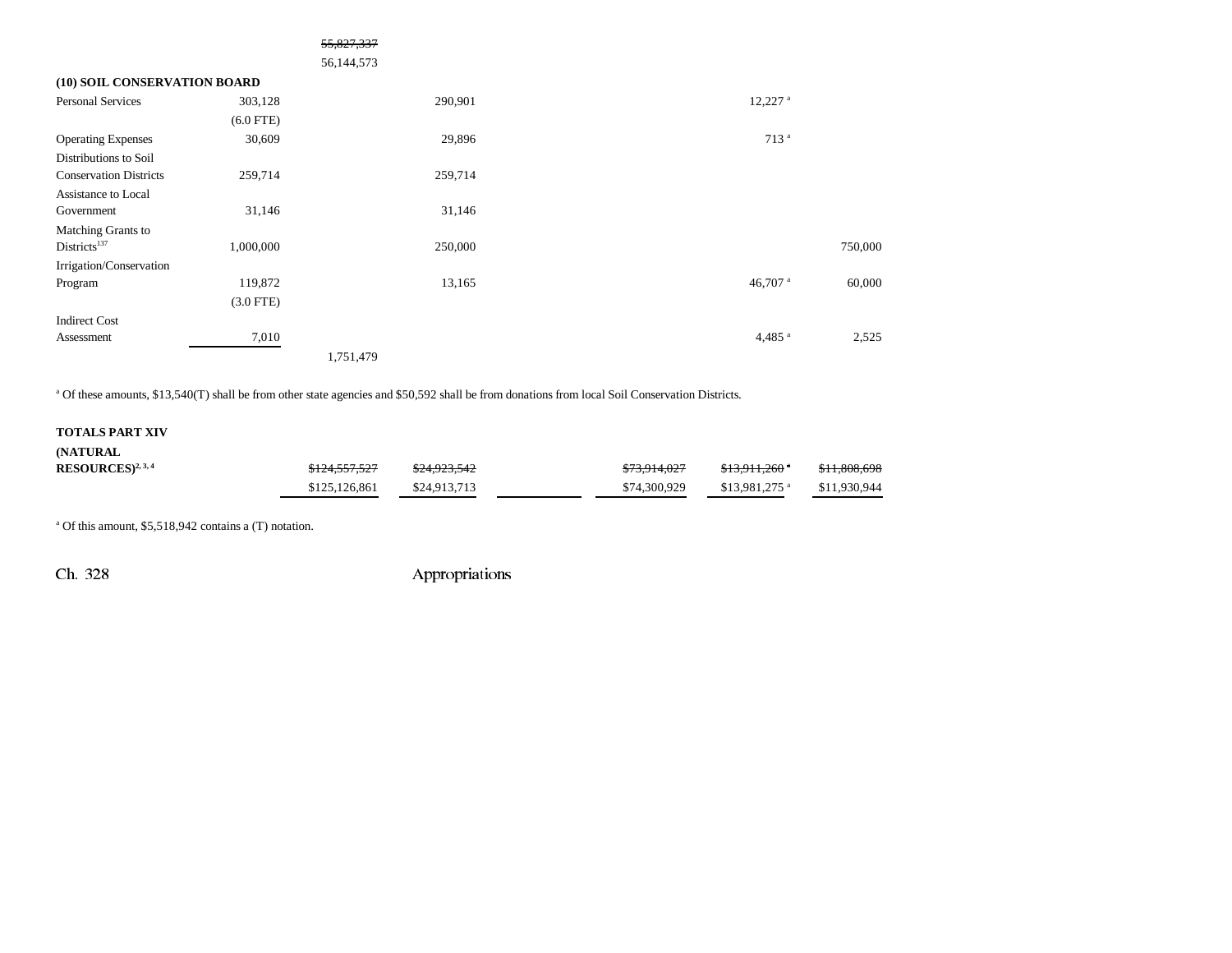|                 |              | APPROPRIATION FROM |               |              |               |                |  |  |
|-----------------|--------------|--------------------|---------------|--------------|---------------|----------------|--|--|
|                 |              |                    | GENERAL       |              | CASH          |                |  |  |
| ITEM &          |              | <b>GENERAL</b>     | <b>FUND</b>   | CASH         | <b>FUNDS</b>  | <b>FEDERAL</b> |  |  |
| <b>SUBTOTAL</b> | <b>TOTAL</b> | FUND               | <b>EXEMPT</b> | <b>FUNDS</b> | <b>EXEMPT</b> | <b>FUNDS</b>   |  |  |
| \$              |              |                    |               |              |               |                |  |  |

**FOOTNOTES** -- The following statements are referenced to the numbered footnotes throughout section 2.

- 2 (Governor lined through this provision. See L. 97, p. 2180.)
- 3 All Departments, Totals -- The General Assembly requests that copies of all reports requested in other footnotes contained in this act be delivered to the Joint Budget Committee and the majority and minority leadership in each house of the General Assembly.
- 4(Governor lined through this provision. See L. 97, p. 2180.)
- 127 Department of Law, Special Purpose, Comprehensive Environmental Response, Compensation and Liability Act Contracts; Department of Natural Resources, Executive Director's Office, Comprehensive Environmental Response, Compensation and Liability Act; and Department of Public Health and Environment, Hazardous Materials and Waste Management Division, Contaminated Site Cleanups -- The departments are requested to cooperate in the preparation of a report detailing each department's expenditures for CERCLA contracts. The report should include a case-by-case itemization of actual, estimated, and requested funding for personal services, contract services, operating expenses, and other costs. The report should be prepared annually and should be submitted with each department's budget request.
- 131 Department of Natural Resources, Executive Director's Office, Information Technology Services, Technology Initiative -- It is the intent of the General Assembly that the cash funds and cash funds exempt from the Land Board and the Operational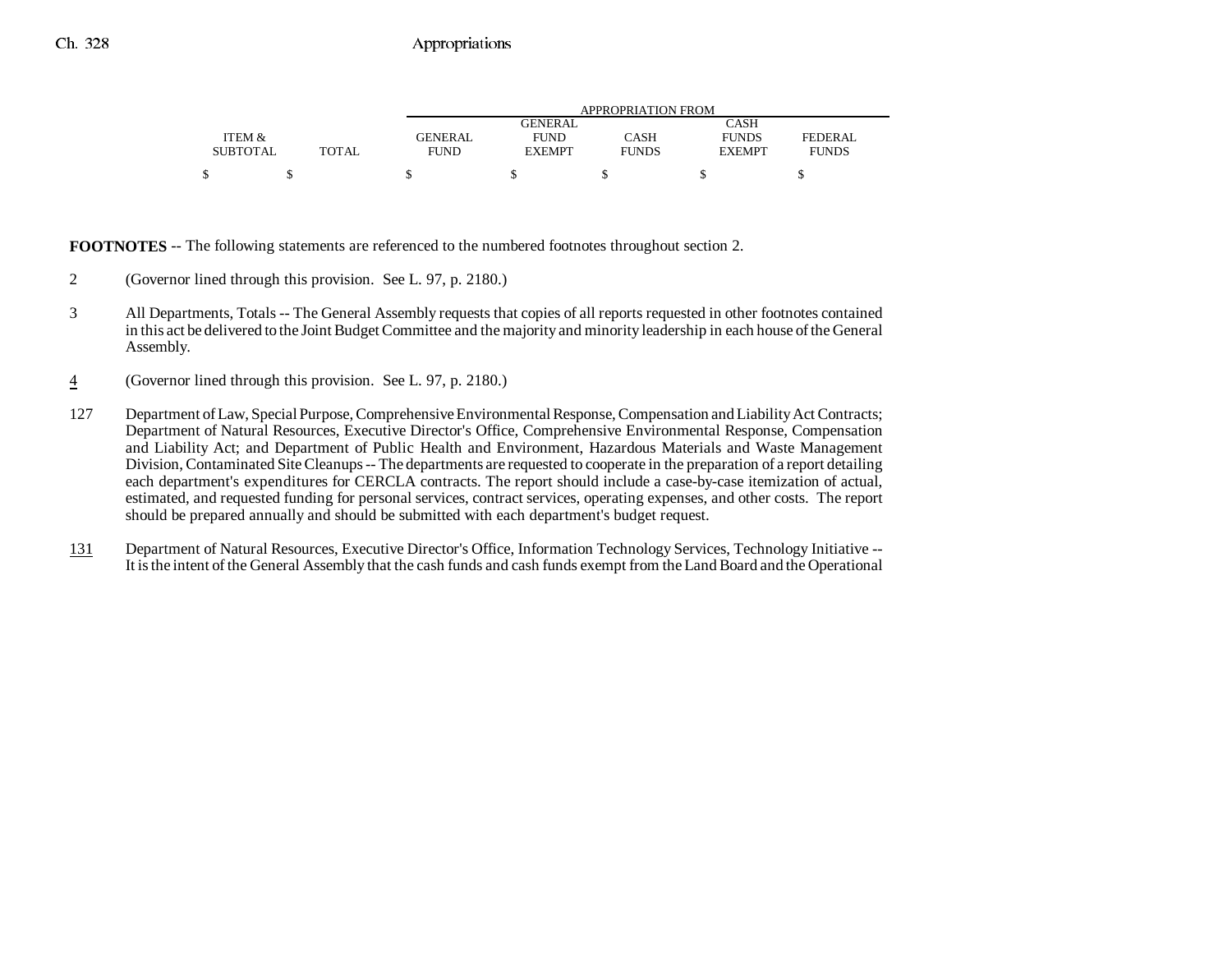Account of the Severance Tax Trust Fund for the Technology Initiative will be restricted by the State Controller until the Information Management Commission has certified, by letter, that the Department of Natural Resources is "Year 2000" compatible or that this initiative specifically addresses a "Year 2000" need.

- 132 Department of Natural Resources, Executive Director's Office, Information Technology Services, Technology Initiative -- It is the intent of the General Assembly that the Department be allowed to expend these funds in FY 1997-98 or FY 1998-99.
- 132a Department of Natural Resources, Minerals and Geology, Emergency Response Costs -- It is the intent of the General Assembly that if additional funds are needed pursuant to Section 34-32-122, C.R.S., to respond to environmental emergencies at mining sites, the Executive Director of the Department of Natural Resources should submit a request for supplemental funding. Furthermore, such request should be for funds from the Operational Account of the Severance Tax Trust Fund, established pursuant to Section 39-29-109(I)(a)(II), C.R.S., and which moneys may be used for such emergency purposes. Such request should provide written justification detailing the need for the supplemental appropriation, and should be submitted to the Joint Budget Committee as soon as the need for additional funds arises.
- 132b DEPARTMENT OF NATURAL RESOURCES, MINERALS AND GEOLOGY, COAL LAND RECLAMATION, PROGRAM EXPENSES; AND GEOLOGICAL SURVEY,GEOLOGICAL SURVEY MAPPING --IT IS THE INTENT OF THE GENERAL ASSEMBLY THAT THE AMOUNTSHOWN IN THE CASH FUNDS COLUMN SHALL BE COMBINED WITH THE AMOUNT IN THE GENERAL FUND COLUMN FORPURPOSES OF DETERMINING THE MATCH AMOUNT FOR THE "M" AND "H" HEADNOTES.
- 133 (Governor lined through this provision. See L. 97, p. 2182.)
- 134 Department of Natural Resources, Parks and Outdoor Recreation, Administration, Great Outdoors Colorado Board Grants -- These funds are anticipated from the Great Outdoors Colorado Board, and while these funds are not subject to appropriation by the Legislature, pursuant to Article XXVII, Section 5 of the Colorado Constitution, they are shown here for informational purposes. The General Assembly accepts no obligation to continue funding these FTE and programs if Great Outdoors Colorado funds are no longer available.
- 134a DEPARTMENT OF NATURAL RESOURCES, WATER CONSERVATION BOARD, ADMINISTRATION -- IT IS THE INTENT OF THE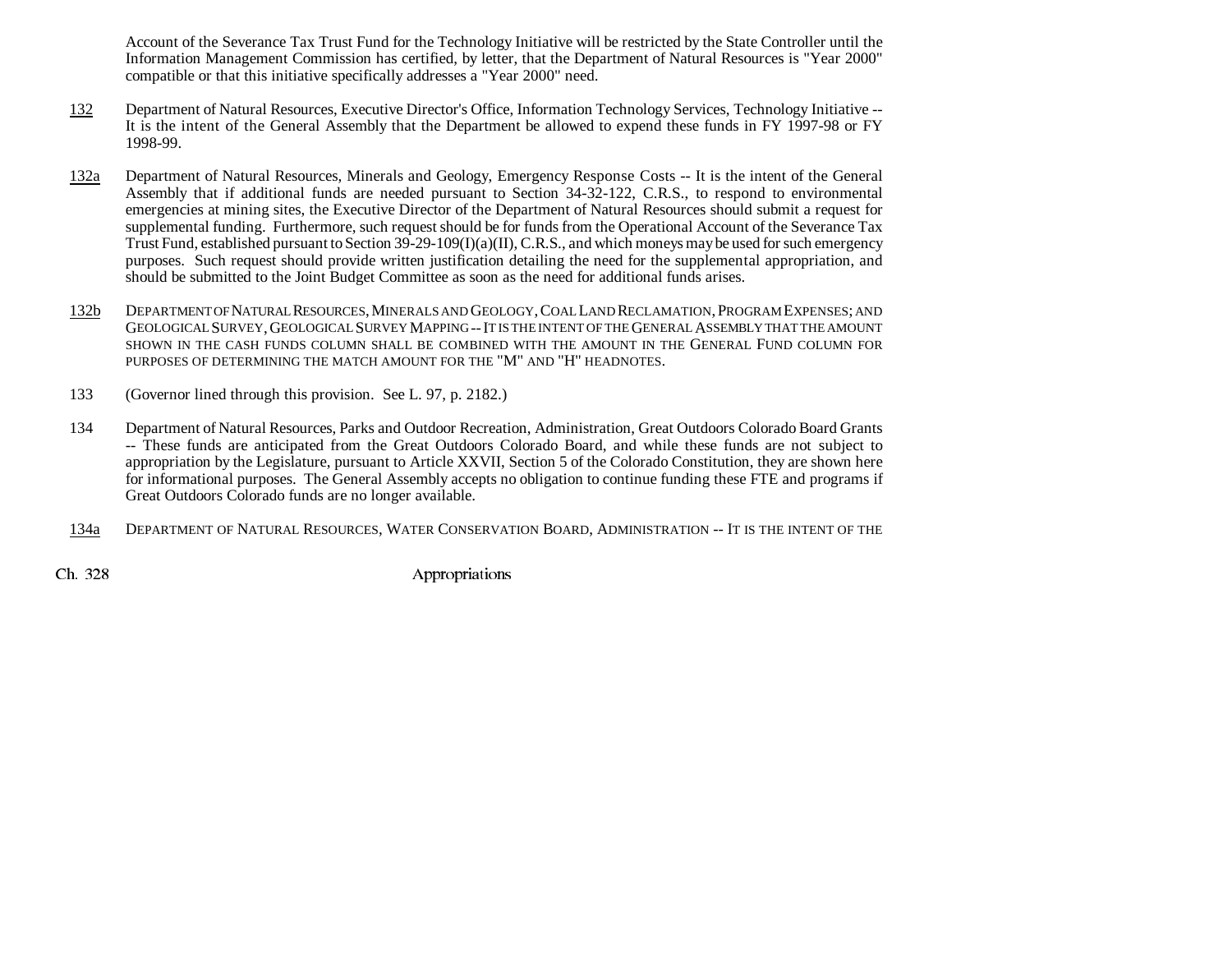|                 |       | APPROPRIATION FROM |               |              |               |              |  |  |
|-----------------|-------|--------------------|---------------|--------------|---------------|--------------|--|--|
|                 |       |                    | GENERAL       |              | CASH          |              |  |  |
| ITEM &          |       | GENERAL            | <b>FUND</b>   | CASH         | <b>FUNDS</b>  | FEDERAL      |  |  |
| <b>SUBTOTAL</b> | TOTAL | <b>FUND</b>        | <b>EXEMPT</b> | <b>FUNDS</b> | <b>EXEMPT</b> | <b>FUNDS</b> |  |  |
| \$              |       |                    |               |              |               |              |  |  |

GENERAL ASSEMBLY THAT \$50,000 GENERAL FUND SHALL BE FOR THE PURPOSES OF ASSISTING LOGAN, MORGAN, PHILLIPS, LARIMER, CLEAR CREEK, WELD, ELBERT, LINCOLN, CROWLEY, KIOWA, OTERO, PROWERS, AND BACA COUNTIES WITH FLOOD MITIGATION REPORTING. OF THIS AMOUNT, \$46,000 IS FOR PERSONAL SERVICES AND \$4,000 IS FOR OPERATING EXPENSES.

- 135 Department of Natural Resources, Water Resources Division -- It is the intent of the General Assembly that General Fund support for the Satellite Monitoring System will continue, and that fair share user fees will be encouraged.
- 136 Department of Natural Resources, Division of Wildlife -- The appropriation to this division has been based upon and is subject to the Memorandum of Understanding between the Department of Natural Resources and the Joint Budget Committee of the General Assembly, which memorandum was signed by the chairman of each board or his or her designee, the director of each division, the executive director of the Department of Natural Resources, and the chairman of the Joint Budget Committee. The Memorandum of Understanding is on file at the office of the Joint Budget Committee. The intent of the Memorandum is to make the Department more cost-effective through line item consolidation in order to maximize productivity by using existing staff and funding levels to prioritize assignments and responsibly perform statutorily required functions.
- 136a DEPARTMENT OF NATURAL RESOURCES, DIVISION OF WILDLIFE, FLOOD DAMAGE AND EQUIPMENT LOSS -- THIS APPROPRIATION IS TO BE USED TO PAY FOR THE CLEANUP AND REPLACEMENT OF DAMAGED EQUIPMENT RESULTING FROM FLOODING AT THE DIVISION OF WILDLIFE'S FORT COLLINS SERVICE CENTER. TO THE EXTENT THAT ADDITIONAL FUNDS TO PAY FOR THESE COSTS ARE RECOVERED FROM THE DIVISION OF RISK MANAGEMENT, IT IS THE INTENT OF THE GENERAL